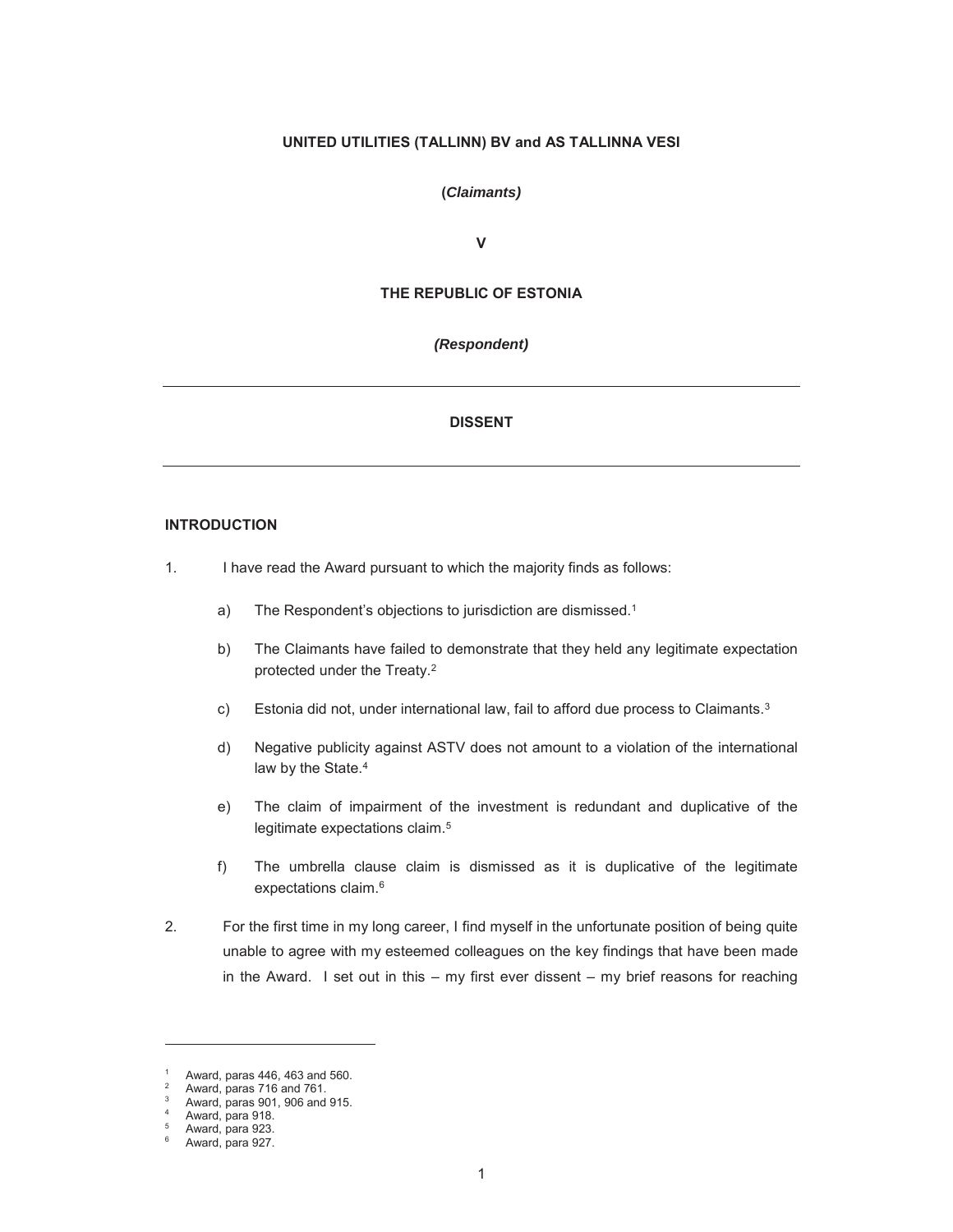different conclusions on the following issues:

- a) whether the Claimants held legitimate expectations and whether those expectations were breached;
- b) whether the Respondent breached its due process obligations to the Claimants with regard to the Estonian Competition Authority's (the "**ECA**") determination of tariffs (and specifically with regard to the ECA's analysis, rejection of the ASTV's tariff application and the subsequent prescription issued by the ECA as discussed below).
- 3. I also disagree with the findings regarding negative publicity, impairment and discrimination, but I will not go into my reasons for disagreeing with these findings, as they are subsidiary to the main issues of legitimate expectations and due process.
- 4. While I shall indicate why I disagree with my colleagues regarding their legitimate expectation findings, I concentrate my analysis on the issue of due process where I consider that the evidence strongly supports the opposite conclusion to that reached by the majority.
- 5. In this dissent I adopt the defined terms used in the Award.

# **FACTUAL BACKGROUND**

- 6. For context, I summarise some of the key factual events relevant to the issues addressed in this dissent. The general factual background to this dispute is set out in more detail at paragraphs 123 – 306 of the Award.
- 7. On 26 June 2000, the City of Tallinn issued a tender notice for the sale of a 50.4% stake in ASTV.7 A few days later, on 3 July 2000, the City circulated an "Information Memorandum"8 which was based on an "Explanatory Memorandum" previously approved by the City of Tallinn.<sup>9</sup> As explained at paragraph 137 of the Award:

The Explanatory Memorandum envisaged an investment horizon of at least 15- 20 years and underscored that investors could expect certainty with respect to the control of management, the ability to make decisions according to parameters previously agreed on, the ability to decide the tariff distribution, as well as clear and stable tariff regulation

8. Bids were invited from multinational companies with significant experience in water supply and water treatment. After extensive pre-bid discussions, including with regard to the concept of "justified profitability", UUTBV submitted its offer for the ASTV shares. On 21

<sup>7</sup> Exhibit C-12.

<sup>8</sup> Exhibit C-10.

<sup>9</sup> Exhibit C-9.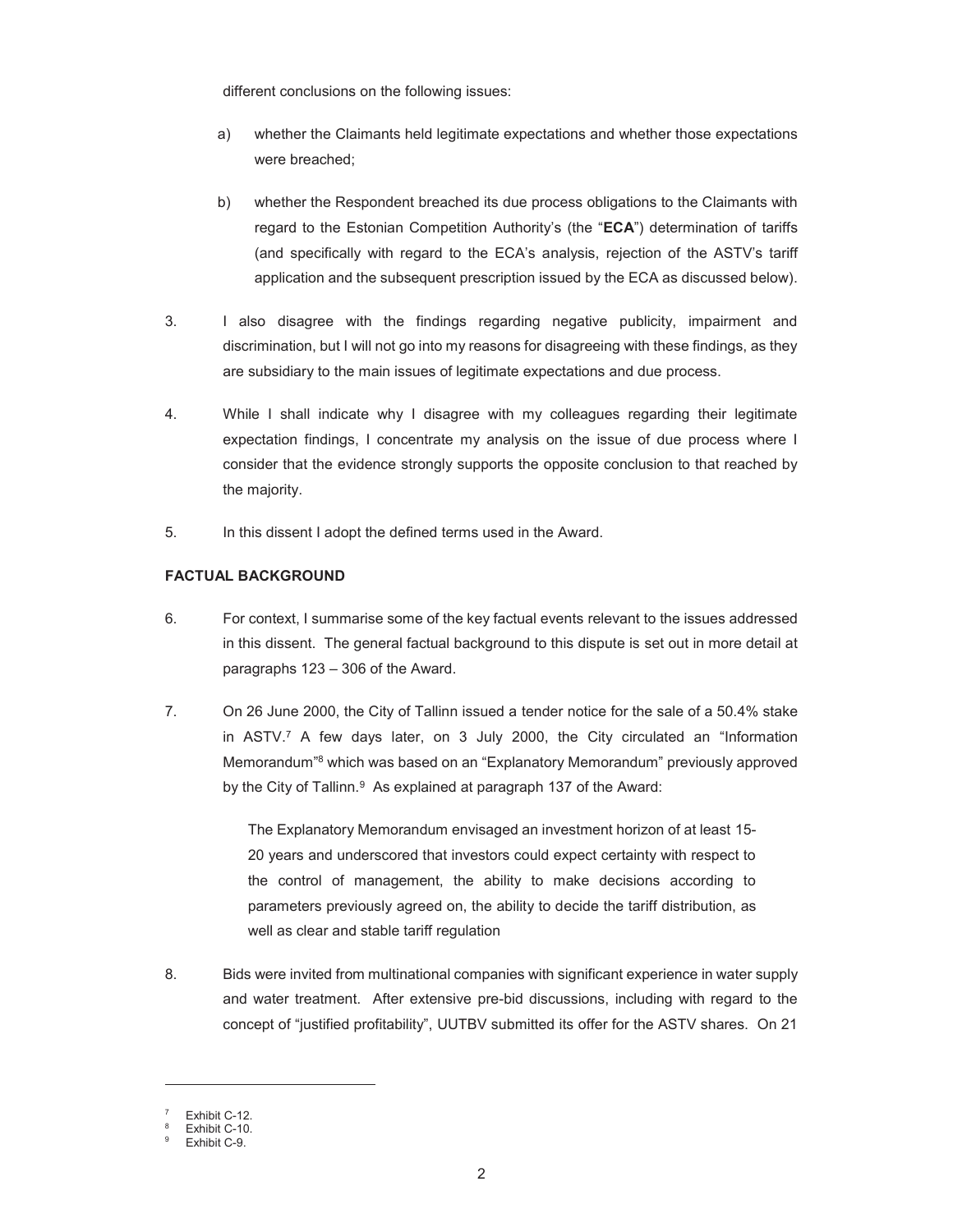December 2000, the City of Tallinn selected UUTBV as the winning bidder.

- 9. As described in paragraph 173 of the Award, between 12 and 22 January 2001, the following agreements were entered into by UUTBV, the City of Tallinn and ASTV: Share Sale and Subscription Agreement; Services Agreement; and Shareholders' Agreement (together the "**Privatisation Agreements**"). The Services Agreement included the tariff methodology whereby tariff increases/decreases (aside from inflation) were represented by a "K-coefficient". The K-coefficients for the first five (5) years were included in the Business Plan attached to the Services Agreement.
- 10. In April 2002, the City of Tallinn requested an amendment to the Services Agreement with regard to tariffs, amongst other things. After six (6) months of negotiations, the 2002 Amendment was signed on 30 September 2002.10 This Amendment lowered the previously agreed tariff adjustments (K-coefficients) for the years 2003-2005 and introduced K-coefficients for the years 2006-2010. Some further amendments, which did not concern tariffs, were agreed in 2005.11
- 11. On 30 November 2007, the City of Tallinn, UUTBV, and ASTV agreed another amendment to the Services Agreement – the 2007 Amendment.<sup>12</sup> This amendment extended ASTV's mandate period by a further five (5) years and included a new business plan for this period which prescribed no tariff increases from 2011 onwards, aside from inflation adjustments. A final amendment (which did not concern tariffs) was agreed in 2009.13
- 12. As described in paragraphs 211 216 of the Award, from 2005 onwards various reform proposals regarding the water tariff regulatory framework began to be raised. The Ministry of Environment expressed concerns that the tariffs charged by water companies in Estonia were too low to adequately cover costs, which would negatively impact infrastructure development. To address this issue, the Ministry of Environment proposed that the Public Water Supply and Sewerage Act (the "**PWSSA**") be amended so that governments of local municipalities could set water tariffs, with oversight at the national level by the ECA and the Environmental Inspectorate. The proposed amendments to the PWSSA were finalised by the Ministry of Environment in June 2008.
- 13. During the course of 2009, the Estonia Homeowners' Association (the "**EOKL**") made a number of statements concerning water tariffs and in particular the need for ASTV to reduce its tariffs (as detailed at paragraph 228 of the Award). Additionally, at the end of 2008, the ECA embarked on an investigation of the competition situation in the water and sewerage service market.14 For this purpose, it requested and received information from the City of Tallinn and ASTV (amongst others).

<sup>10</sup> Exhibit C-30.

<sup>11</sup> Exhibits C-29 and C-31.

 $12$  Exhibit C-32.

 $13$  Exhibit C-33.

Exhibit R-159.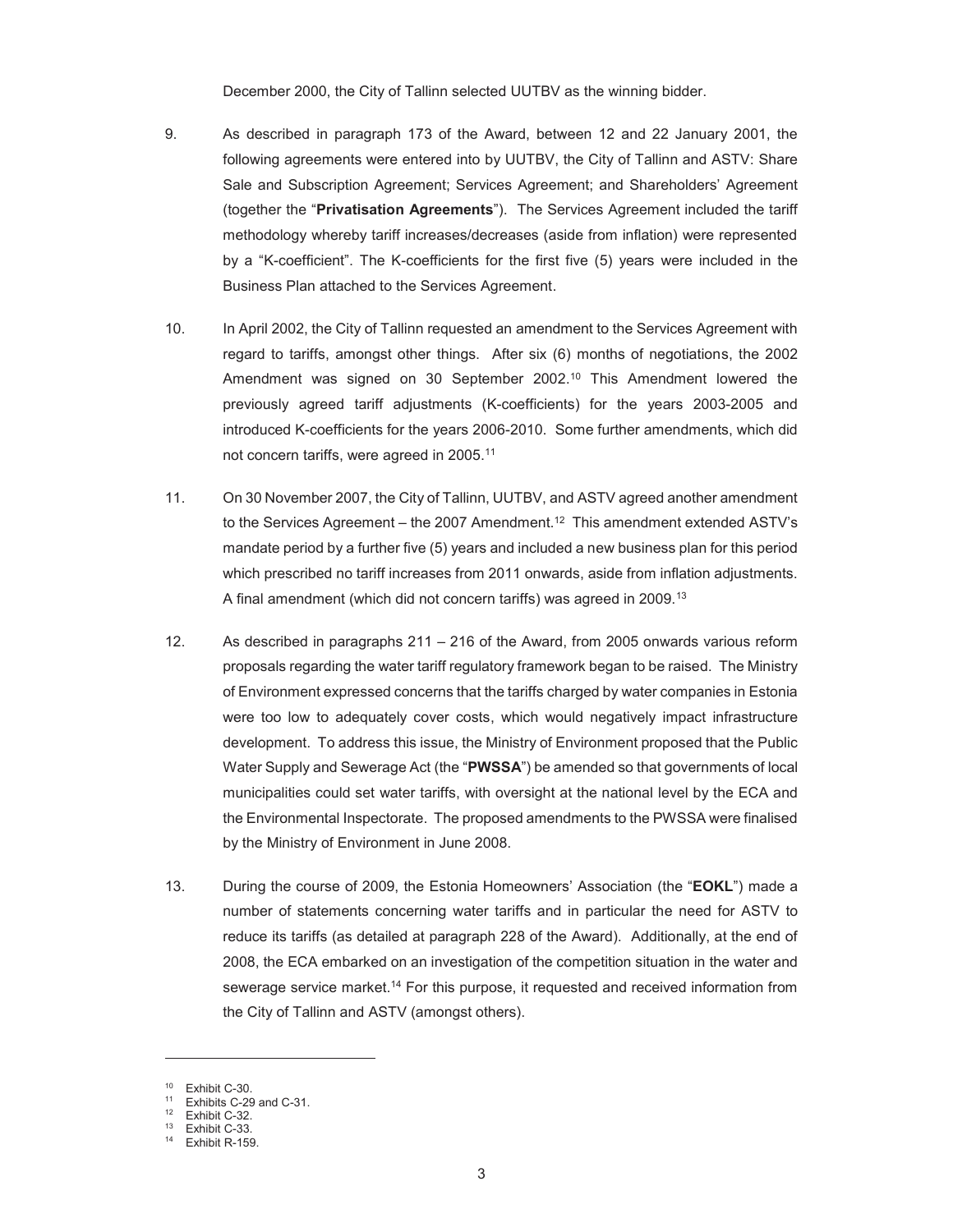- 14. As a result of this investigation, on 1 December 2009, the ECA published a report entitled "Analysis and Opinion on AS Tallinna Vesi's Price Formation" (the "**Analysis**"). 15 ASTV was given one day's notice of the Analysis which concluded that ASTV's return of invested assets was not justified and that its prices would be considerably lower if internationally recognised principles were applied.16 During a television interview on 1 December 2009, Mr Ots (the ECA's director) stated that "the final outcome should be that [ASTV's] water price reduces by up to 25%".17
- 15. While the ECA's investigation was ongoing, the Chancellor of Justice, <sup>18</sup> also launched an investigation into the legality of ASTV's tariffs under the PWSSA, ultimately concluding that the City of Tallinn should bring ASTV's tariffs into compliance with the PWSSA.19 The City claimed that the Chancellor had exceeded his jurisdiction by reviewing an administrative act of the City of Tallinn. The Chancellor requested that the Supreme Court of Estonia enforce his recommendation, but the Supreme Court agreed with the City of Tallinn that the Chancellor had exceeded his authority.20
- 16. Over the course of 2009, the original amendments to the PWSSA proposed by the Ministry of Environment were replaced by a new proposal whereby the ECA alone would regulate tariffs for heating and water undertakings. The new proposal was prepared by Mr Reinsalu and Mr Vaher (Members of Parliament and of the EOKL) in the form of the Anti-Monopoly Bill (the "**AMB**"). The AMB proposed: (i) that the ECA would provide a methodology for calculating tariffs; and (ii) an amendment to the definition of justified profitability. The explanatory letter appended to the AMB specifically referred to ASTV, stating that the Bill should mean that ASTV's prices reduce by around  $24\%$ .<sup>21</sup> The AMB was enacted by the Estonian Parliament on 3 August 2010 and entered into force on 1 November 2010.
- 17. Around mid-2010, the ECA began work of its draft methodology for calculating tariffs (the "**Methodology**"). The draft was circulated to industry participants in September 2010 and comments were received by the ECA, including from ASTV.
- 18. The ECA became the regulating body for water tariffs on 1 November 2010 and adopted the Methodology nine days later (it was published on 12 November 2010).
- 19. On 10 December 2010, ASTV complained to the European Commission that Estonia had violated the Treaty on the Functioning of the European Union by enacting the AMB. The European Commission dismissed the complaint, noting that Estonia had the power to amend the regulatory regime.<sup>22</sup>

-

 $15$  Exhibit C-38.<br> $16$  Exhibit C 39

<sup>&</sup>lt;sup>16</sup> Exhibit C-38, p. 904.

 $17$  Exhibit C-158.

<sup>&</sup>lt;sup>18</sup> An independent official mandated to review the conformity of Estonian legislation with the national constitution.<br><sup>19</sup> Exhibit C-168.

<sup>20</sup> Exhibit C-192.

<sup>21</sup> Exhibit C-39 p. 908.

<sup>22</sup> Exhibit C-219.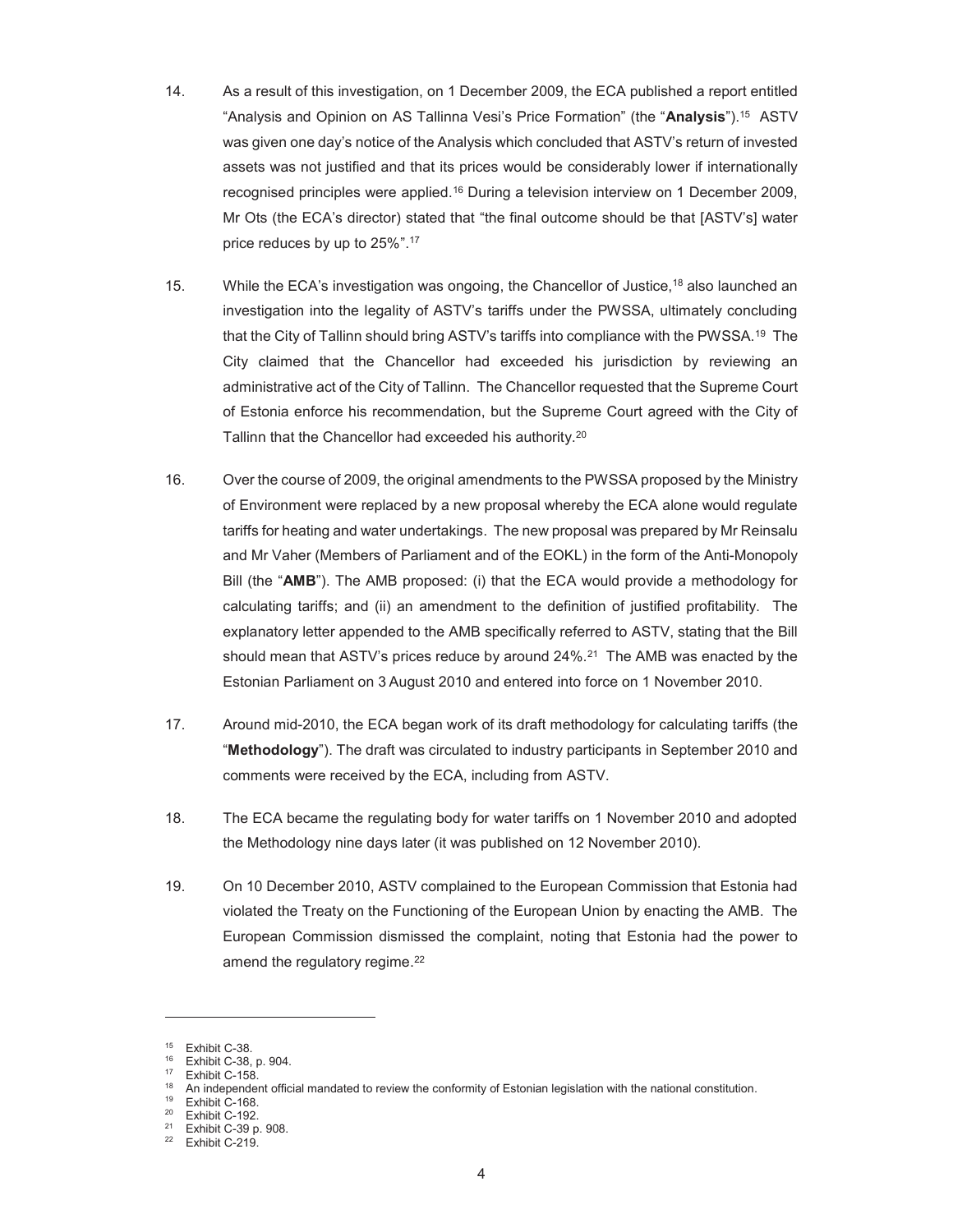- 20. ASTV filed an application with the ECA on 9 November 2010 to set its tariffs for 2011- 2015 (the "**2011 Tariff Application**"). In this Application, ASTV sought approval of the tariffs for the years of 2011 to 2015, requesting that the current tariff be adjusted in accordance with the consumer price index ("**CPI**") each year. 23 This was consistent with the 2007 Amendment. Another application was submitted on 2 December 2010 by ASTV.24 Following several communications, ASTV resubmitted yet another updated application on 29 March 2011, in which it restated that the determination of its tariffs ought to consider the Privatisation Agreements as well as the privatisation value.<sup>25</sup> The ECA dismissed ASTV's 2011 Tariff Application on 2 May 2011 for lack of compliance with the PWSSA.
- 21. On 10 October 2011, the ECA issued a "Prescription" compelling ASTV to apply for tariffs 29% lower than its 2010 tariffs.26
- 22. ASTV applied to the Tallinn Circuit Court and, later the Estonian Supreme Court, for a ruling on certain aspects of this dispute. On 12 December 2017, the Supreme Court confirmed that the Services Agreement was a public law contract and was legal, but it was not binding on the ECA.27

#### **FAIR AND EQUITABLE TREATMENT**

23. The Claimants' primary claim in this arbitration was that Estonia acted in a manner contrary to their legitimate expectations, resulting in a violation of the FET provisions of the Treaty. Regarding this issue, the majority reach the following conclusions at paragraphs 711 – 716 of the Award:

> In light of the foregoing, the Tribunal is not satisfied that, in entering into the privatisation agreements, the Claimants formed expectations protected under the Treaty.

> That the privatisation was aimed at attracting a foreign investor and its expertise, that the investment was understood to be a long-term project, and that the investor structured its bid in a "front-loaded" manner may all be so. These do not, however, substantiate either the legitimacy of the Claimants' expectations under international law or the far-reaching obligations of Respondent that Claimants allege and seek to vindicate here.

> As mentioned above, the commitment on which the investor claims to have relied in making its investment must be assessed by reference to the terms of the relevant contracts. Context is certainly significant. However, the privatisation agreements themselves belie Claimants' claims.

> As noted above, the Tribunal does not find that the privatisation agreements or other manifestations of the will of the City contained or constituted a commitment to any type of implied return or specific level of profitability.

 $23$  Exhibit C-187.<br>  $24$  Exhibit C-195

Exhibit C-195.

 $25$  Exhibit R-243.

 $26$  Exhibit C-44.

Supreme Court Decision (12 December 2017).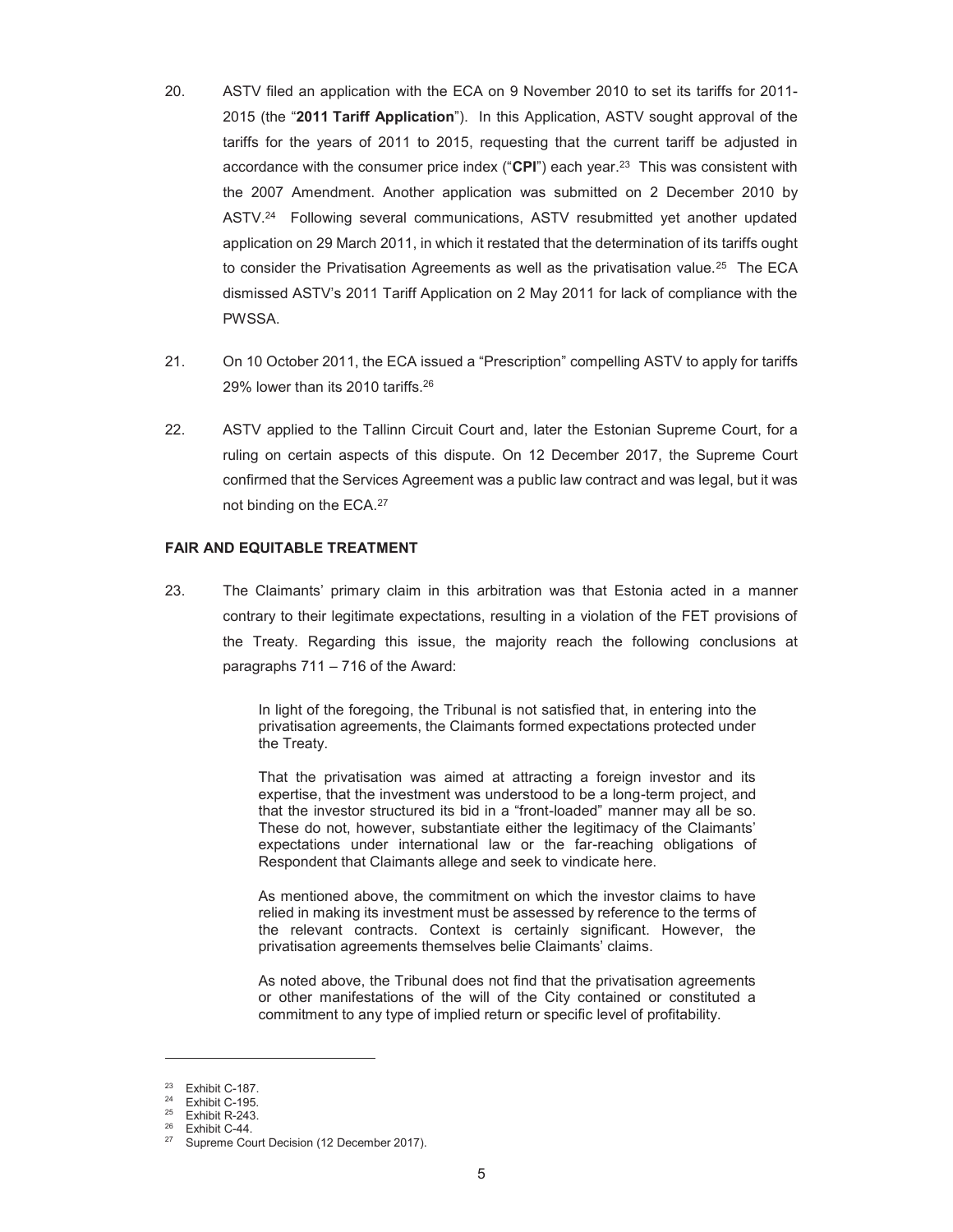Moreover, not only do the privatisation agreements lack any stabilisation clause, but their terms plainly exclude any expectation of legal or regulatory stability, or any specific commitment to shield the privatisation from future legal or regulatory change – which is perhaps not surprising given the lack of involvement in the privatisation by the Central Government, the State entity with jurisdiction to adopt and amend the PWSSA.

In the circumstances, Claimants could not legitimately expect that what they refer to as the "key principles" of the privatisation agreements would be maintained throughout the Mandate Period.

- 24. I strongly disagree with the majority's findings.
- 25. The key point with which I take issue in the above analysis is the suggestion that a lack of express stabilisation (i.e., regulatory freeze) means that an investor can have no expectation that the agreed parameters of a long-term investment will be respected. The majority's reasoning at paragraphs 708 – 710 of the Award implies that there are only two options available – total regulatory freeze or complete discretion to alter the regulatory framework without any regard to the Privatisation Agreements.
- 26. Conversely, I consider that those two positions are at either end of a spectrum which includes other, more moderate, positions that could have been taken. This accords with the Claimants' submissions.
- 27. The Claimants did not contend that they held an expectation that the regulatory regime would be frozen throughout the Mandate Period. Indeed, the Claimants agreed that this was not the position taken by the Parties at the time.<sup>28</sup> But such an admission does not mean that the Parties understood that the regulatory regime was subject to total alteration at any time, leading to the complete abandonment of the agreed basis on which the investment was made and the contractual framework underlying the investment.
- 28. I would have found instead that the representations made by the State (through the City of Tallinn), combined with the provisions of the Privatisation Agreements, created a legitimate expectation on the Claimants' part that the essential characteristics of the regulatory regime would remain fundamentally stable vis-à-vis the Claimants (but not necessarily static) during the Mandate Period. Based on this stability, the Claimants in my view held a further legitimate expectation that the key principles upon which the investment was made as agreed in the Privatisation Agreements (and in particular the key principles of the tariff methodology) would be respected and were compatible with the underlying regulatory regime.
- 29. I set out below my reasons for coming to this view.

# **Did the Claimants hold legitimate expectations?**

30. It is well accepted that the standard of fair and equitable treatment, without more, does

<sup>&</sup>lt;sup>28</sup> See Claimant's Reply Memorial, para 159.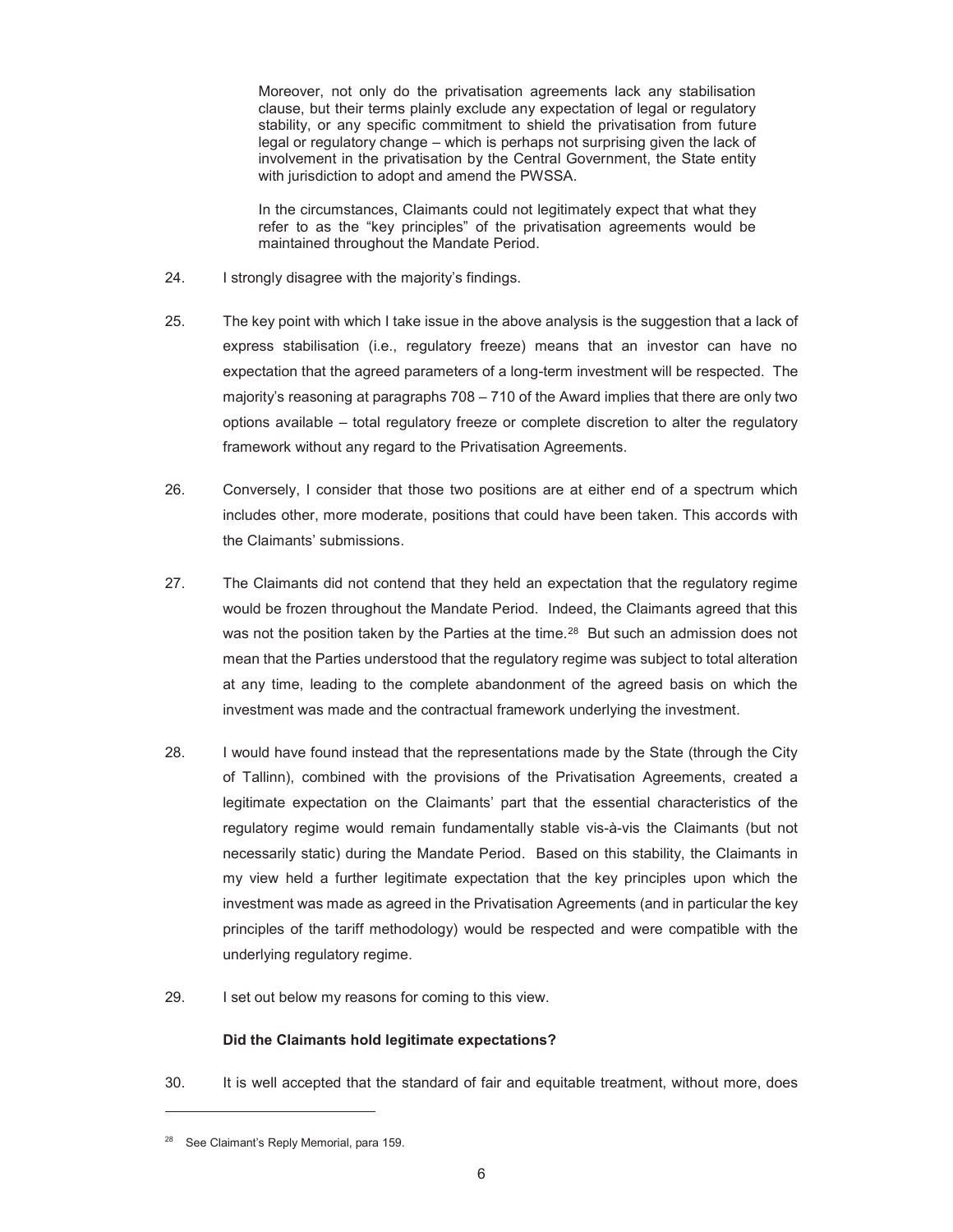not operate as an undertaking on the part of a host State that the law at the time of the investment will remain unchanged throughout the life of the investment. As noted by the tribunal in *EDF (Services) Ltd v Romania*, the standard does not require that regulations remain frozen in time:29

The idea that legitimate expectations, and therefore FET, imply the stability of the legal and business framework, may not be correct if stated in an overly-broad and unqualified formulation. The FET might then mean the virtual freezing of the legal regulation of economic activities, in contrast with the State's normal regulatory power and the evolutionary character of economic life. Except where specific promises or representations are made by the State to the investor, the latter may not rely on a bilateral investment treaty as a kind of insurance policy against the risk of any changes in the host State's legal and economic framework. Such expectation would be neither legitimate nor reasonable.

- 31. Neither the Claimants nor the Respondent disputed this proposition.
- 32. However, as stated by the tribunal in the *Biwater Gauff* case:30

the purpose of the fair and equitable treatment standard is to provide to international investments treatment that does not affect the basic expectations that were taken into account by the foreign investor to make the investment, as long as these expectations are reasonable and legitimate and have been relied upon by the investor to make the investment. [emphasis added]

- 33. Such basic (or legitimate) expectations are assessed objectively, but can arise from specific promises made or from statements or conduct by or on behalf of the State for the purpose of inducing the investment. Thus, the test generally applied in these circumstances is whether the State made representations, gave assurances or otherwise took actions upon which the foreign investor relied.<sup>31</sup>
- 34. In the present case, the Claimants submitted that they were induced to make a substantial investment, taking significant risk in doing so, on the express basis that they would receive a return on their investment through a specifically designed tariff methodology that would be respected by the State.<sup>32</sup> This expectation was reinforced through the following circumstances:
	- a) The City of Tallinn initiated a high-profile international tender process, which emphasised the tariff mechanism as the basis of the investors' potential return. The

<sup>&</sup>lt;sup>29</sup> Exhibit RL-155, *EDF (Services) Ltd v Romania (Award) ICSID Case No ARB/05/13, ILC 392 (2009) at para 217.<br><sup>30</sup> Exhibit CL-96, <i>Biwater Gauff (Tanzania) Limited v. United Republic of Tanzania ICSID Case No. ARB/05/22,* July 2008, para. 602.<br><sup>31</sup> See Award, para 576.<br><sup>32</sup> See Claimante' Bank.

See Claimants' Reply Memorial, para 160.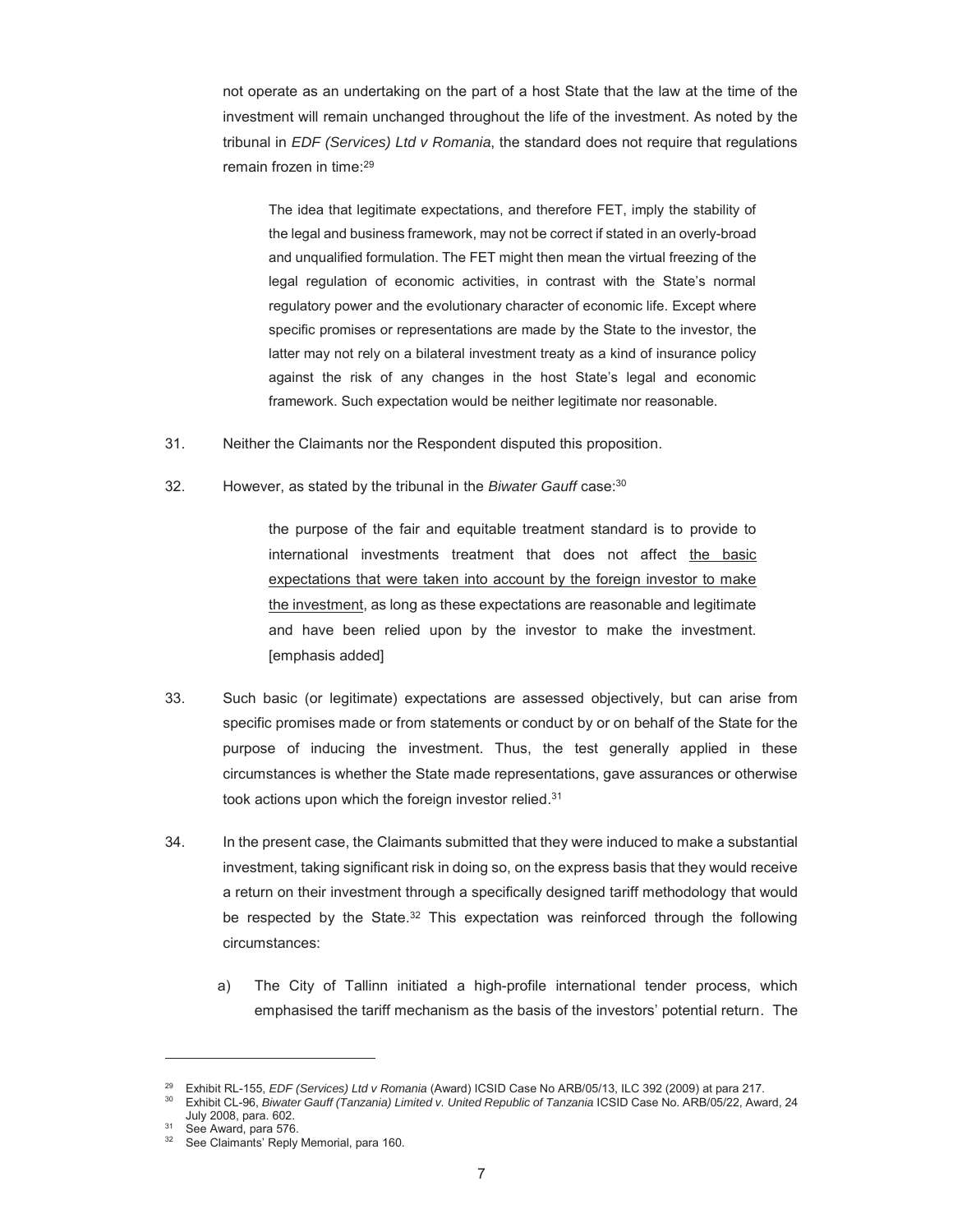City of Tallinn represented that, in return for delivering the required service improvements, ASTV would be entitled to charge tariffs. This was the primary means by which the Claimants would recover and make a return on their investment in ASTV.

b) The investment was to be long-term (in the event, the mandate period was extended to 20 years) and the Claimants' return on their investment was weighted towards the end of the Mandate Period. Estonia represented that, in return for providing the agreed service improvements in the early phase of the project, the Claimants would earn a reasonable return on their investment in the latter phase of the project. The tariff mechanism was designed to operate over the full course of the Mandate Period in order to deliver that return. It is important to note that the majority acknowledges in the Award that: $33$ 

> ASTV's privatisation was conceived and represented to the bidders as a long-term project demanding significant financial, strategic, managerial and operational input from a foreign investor, whose investment would be recouped by means of water tariffs to be set at levels that would allow the investor to earn "justified" or "reasonable" profits over the anticipated term of the investment.

- c) For that reason, the tariff rates were naturally of importance to the Claimants as well as the other bidders. Knowing this, and to encourage investors to submit a bid, the City of Tallinn included in the tender memorandum a representation that the tariff regime would be fixed for the first five years and thereafter would be determined according to a certain formula (the "**Tariff Formula**").
- d) The Tariff Formula relied to some extent upon the abstract concept of "justified profitability". This would clearly restrict the tariffs that could be charged by ASTV. UUTBV sought assurances from the City of Tallinn specifically on this point, asking the City to commit to an identified method of determining "justified profitability". As a consequence, the Parties specifically defined what that phrase would mean for them in the Services Agreement.
- e) Moreover, by the City of Tallinn approving and accepting the Business Plan and agreeing to treat it as a contractual document, the Claimants legitimately inferred that the implied level of profitability contained in the Business Plan was considered "justified" by the State. As events transpired, ASTV's actual level of profitability has been lower than that originally considered "justified" by the State under the Business Plan.34

<sup>33</sup> Award, para 617.

Claimants' Reply Memorial, para 213.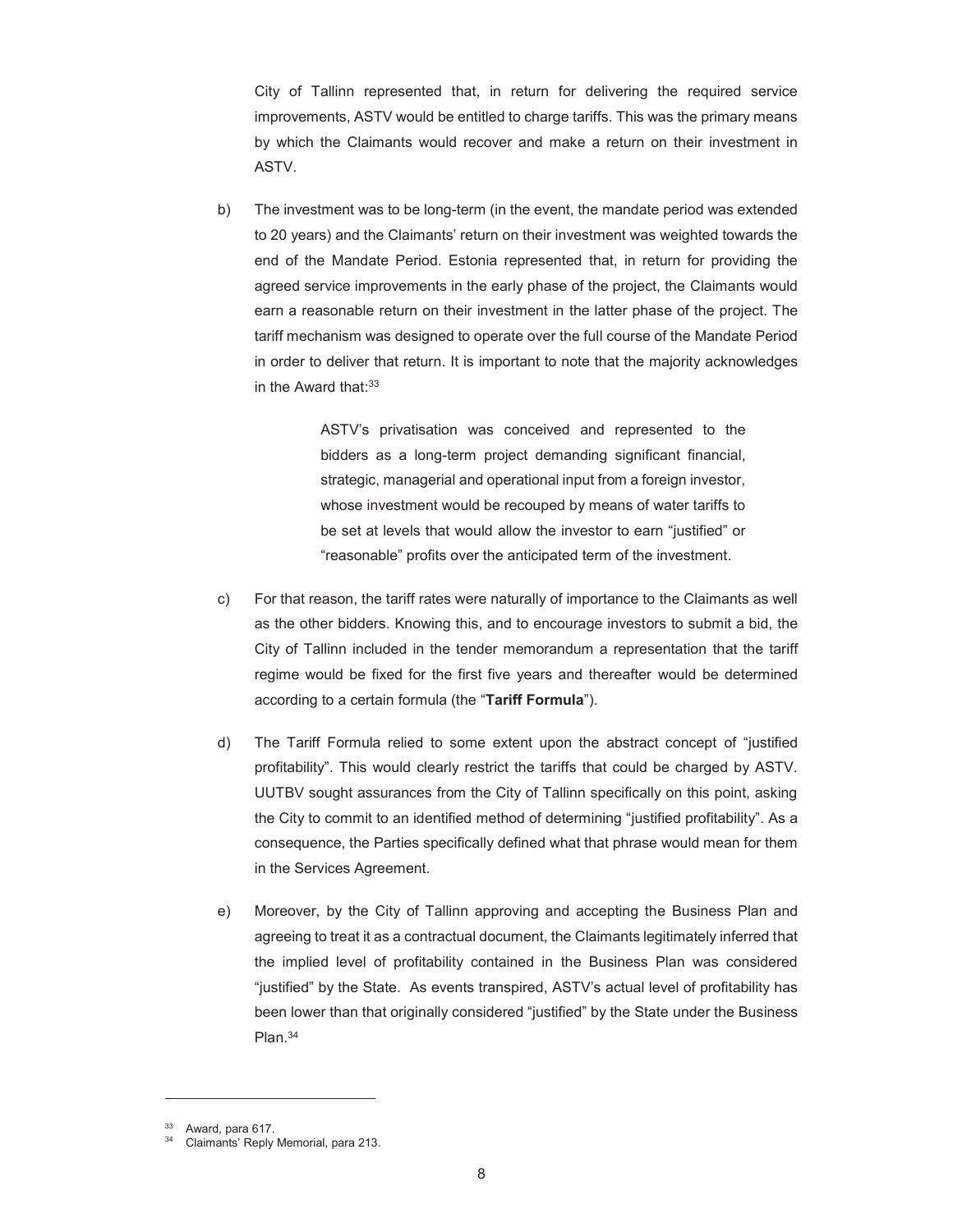- f) The terms and conditions of the Services Agreement (including the Business Plan) were specifically and carefully negotiated by the Parties, who were sophisticated entities acting with legal advice.
- g) The stability of the tariff regulatory regime took on increased importance in the context of this specific contract, where the investor's return on investment was weighted towards the end of the Mandate Period. The Tribunal acknowledges this at paragraph 712 of the Award stating that the "investment was understood to be a longterm project, and that the investor structured its bid in a "front-loaded" manner". Having committed to a considerable upfront investment, I consider that the Claimants legitimately expected that the State would honour its agreement as to tariff increases so as to allow the profit element to be weighted towards the latter part of the project.
- h) To this end, the 2002 Amendment<sup>35</sup> was effectively an amendment to the Business Plan to spread previously agreed tariff increases over a longer period of time. The Amendment was agreed at the State's request (through the City of Tallinn) which reinforced – and was consistent with – the expectations created by the terms of the Services Agreement and the pre-contractual negotiations.
- i) The Claimants did not expect the regime to stay static or frozen they did not seek a stabilisation clause or expect full stabilisation of the regulatory regime. The Parties specifically agreed at Clause 10(1)(a) of the Services Agreement:

Notwithstanding any other provision of [the Services Agreement], [ASTV] shall at its own cost carry out its obligation under [the Services Agreement] and shall comply at all times with all Statutory Requirements and Required Consents (including those introduced after the date of [the Services Agreement])

- j) In addition, clause 7(1) of the Services Agreement expressly stated that the tariffs had to comply with the law. Clause 7(4)(b) provided that the tariffs had to reflect the K-coefficients only to the extent this would comply with the tariff criteria, which in turn had to comply with the law and its future amendments.
- k) However, the State also made specific representations during the pre-contractual negotiations that are relevant to assessing the Claimants' expectations as to the meaning of clauses 7 and 10 above. The following passages from Explanatory Memorandum<sup>36</sup> for the privatisation of ASTV are particularly informative:<sup>37</sup>

For the success of the privatisation, it is also important to turn attention to the expectation of the investor. Privatisation cannot be

Exhibit C-30

Exhibit C-9. The Explanatory Memorandum was prepared by Suprema Securities AS, an Estonian investment bank, for the "Privatisation Committee" which was established by the City of Tallinn to manage the privatisation process. 37 Exhibit C-9 at pages 146-148 and 150.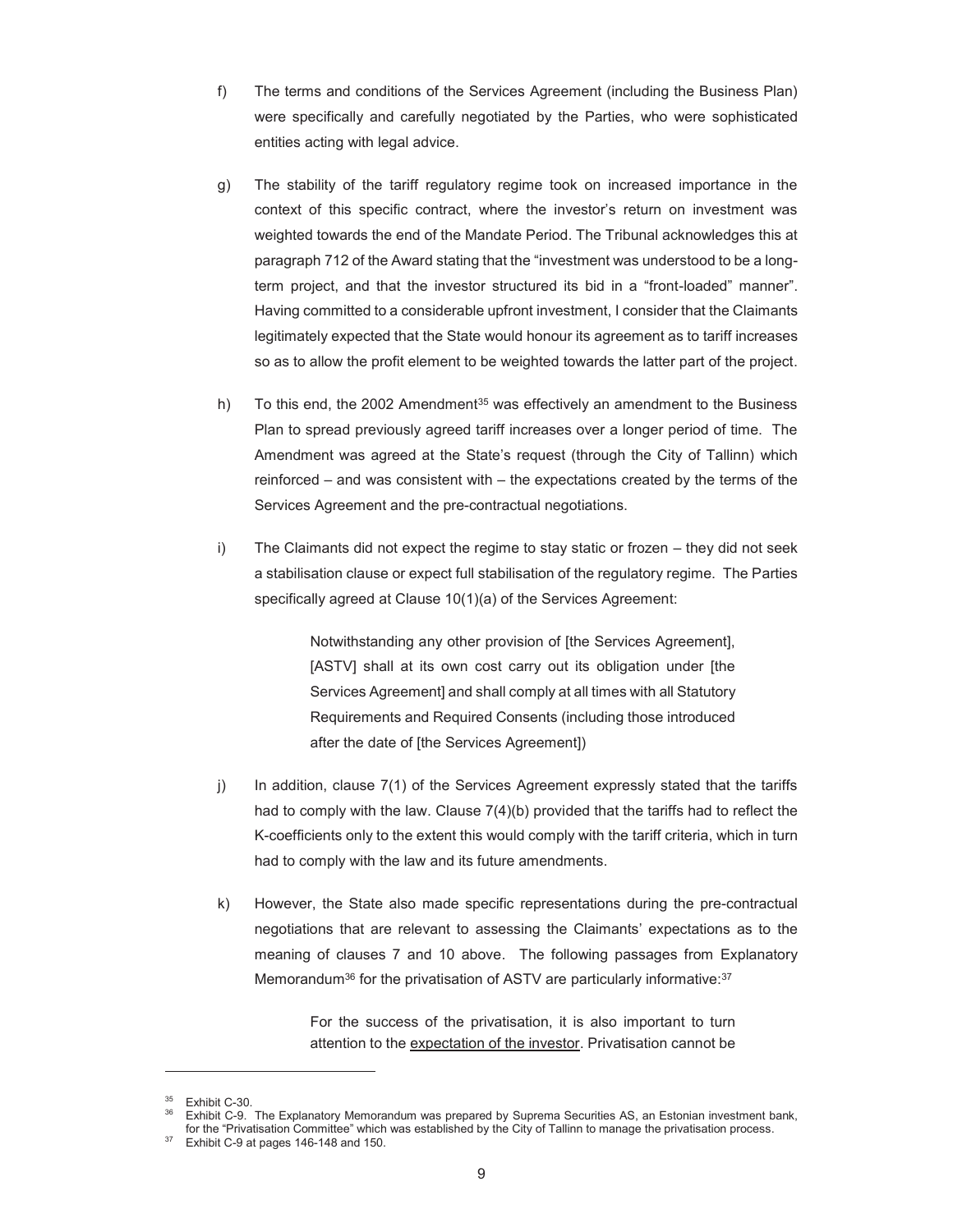successfully conducted without taking into consideration the expectation of the investors. The more assured the investor is of the stability of the operating environment of the company and the more precisely the different aspects of co-operation between the City and investor are defined, the larger is the interest of the Investor which in turn is reflected in the higher offered price.

In the case of AS Tallinna Vesi, the investment horizon is longterm (at least 15-20 years), as investments are of a long-term nature. The investor undertakes to achieve the objectives set by the City and expects to receive reasonable profitability in return. Through the ownership of the share, the profitability comprises of paid dividends and the development of goodwill.

For the achievement of the main two expectations, the investors assume certainty in the following aspects:

- Control over management and the ability to have a say in developing the strategy of the company in order to secure the achievement of the objectives set by the City.
- Ability to make investment decisions according to the earlier agreed parameters.
- Clear and stable tariff regulation.
- Ability to decide over the profit distribution of AS Tallinna Vesi …

The main obligation of the investor is to manage AS Tallinna Vesi so that the population of the City would be provided with the water supply and sewerage service that has the required quality. The obligation of the City is to provide AS Tallinna Vesi with a stable operating environment and the possibility to implement the strategic plans by flexible management decisions. [emphasis added]

l) To this end, one of the objectives of the City of Tallinn in the privatisation process was to "to develop a stable and transparent tariff regulation".<sup>38</sup> The Explanatory Memorandum, approved by the City prior to privatisation, stated:<sup>39</sup>

# **Stable tariff policy**

One of the most important objectives of the City is to ensure the stability of water tariffs in the future...

According to the PWSSA, the price of the service must ensure: (i) coverage of the production expenses, (ii) compliance with the

<sup>&</sup>lt;sup>38</sup> Exhibit C-9 at page 135.

Exhibit C-9 at pages 139-143.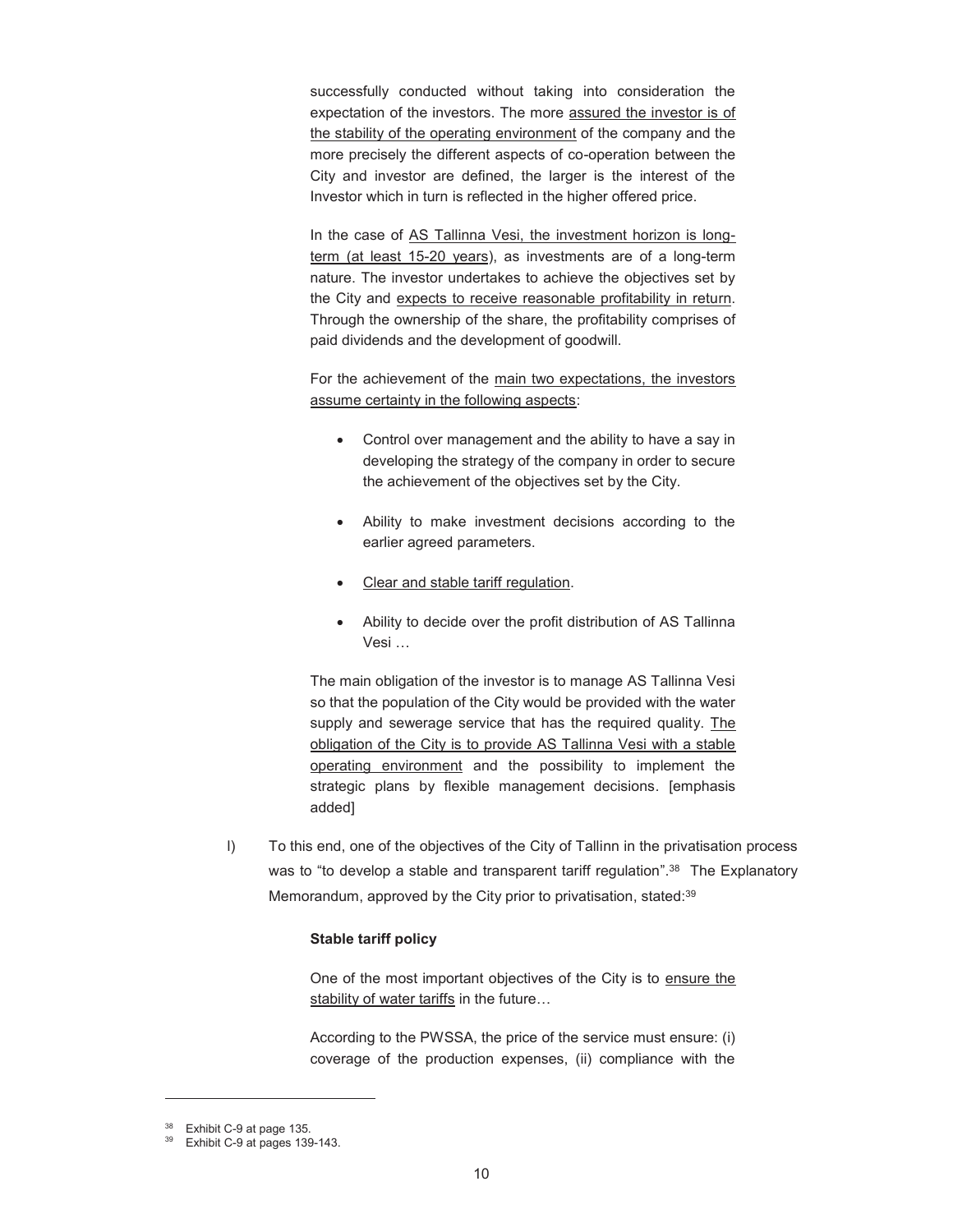quality and safety requirements, (iii) compliance with the environmental protection requirements, and (iv) justified profitability…

Therefore, it is necessary to establish a longer-term, transparent tariff mechanism that allows for compliance with the requirements established by the laws and contracts and ensures the financing of investments, while making AS Tallinna Vesi increase efficiency. The tariff level is directly related to the required service level and the resultant investment needs, and the tariff must also allow for achieving justified profitability for the investor ...

A clearly determined procedure for the calculation of the subscription fee, the connection procedure and agreement on the financing of the development, and maintenance of storm water are also required [for] a stable tariff policy. [emphasis added]

- m) An Order from the Government of Estonia dated 1 August 2000 approving an exception for the term of the "exclusive right of water companies to be appointed in the administrative territory of the City of Tallinn" also emphasised the importance of stability and reinforced the expectation. The Order allowed the City of Tallinn to grant an "exclusive right" term of up to 15 years in acknowledgement of "the need to ensure a stable development of water industry in Tallinn and a return on investments to be made in the networks and equipment."<sup>40</sup>
- n) The Tariff Formula was restated in the various contractual amendments, which were executed by the City of Tallinn and the Claimants over the course of the eight years following privatisation. Thus, the Amendments of 2002 and 2007 were consistent with the Claimants' original expectations that the underlying principles of the regulatory regime and the Privatisation Agreements would be respected. They reaffirmed the State's acceptance of ASTV's projected profit levels as "justified". The only change was to the length of time over which that profit would be realised.
- 35. In my view, the contractual clauses which refer to potential regulatory change do not have the effect of denying the Claimants' expectation of a reasonable degree of stability in the fundamental elements of the tariff regime, given the other representations made by the State during the course of the negotiations. The emphasis of tariff stability and the acknowledgment that the agreed profit levels constituted "justified profitability" under PSSWA are important and cannot be overridden by clauses 7 and 10 of the Services Agreement (set out in paragraph 34 (i) and (j) above), which were not themselves inconsistent with these expectations. This is where I depart from my colleagues who view those clauses as a reason to deny any form of stability regarding the fundamentals of the tariff regime, at least with regard to how that regime applied to the Claimants.

<sup>&</sup>lt;sup>40</sup> Exhibit C-412.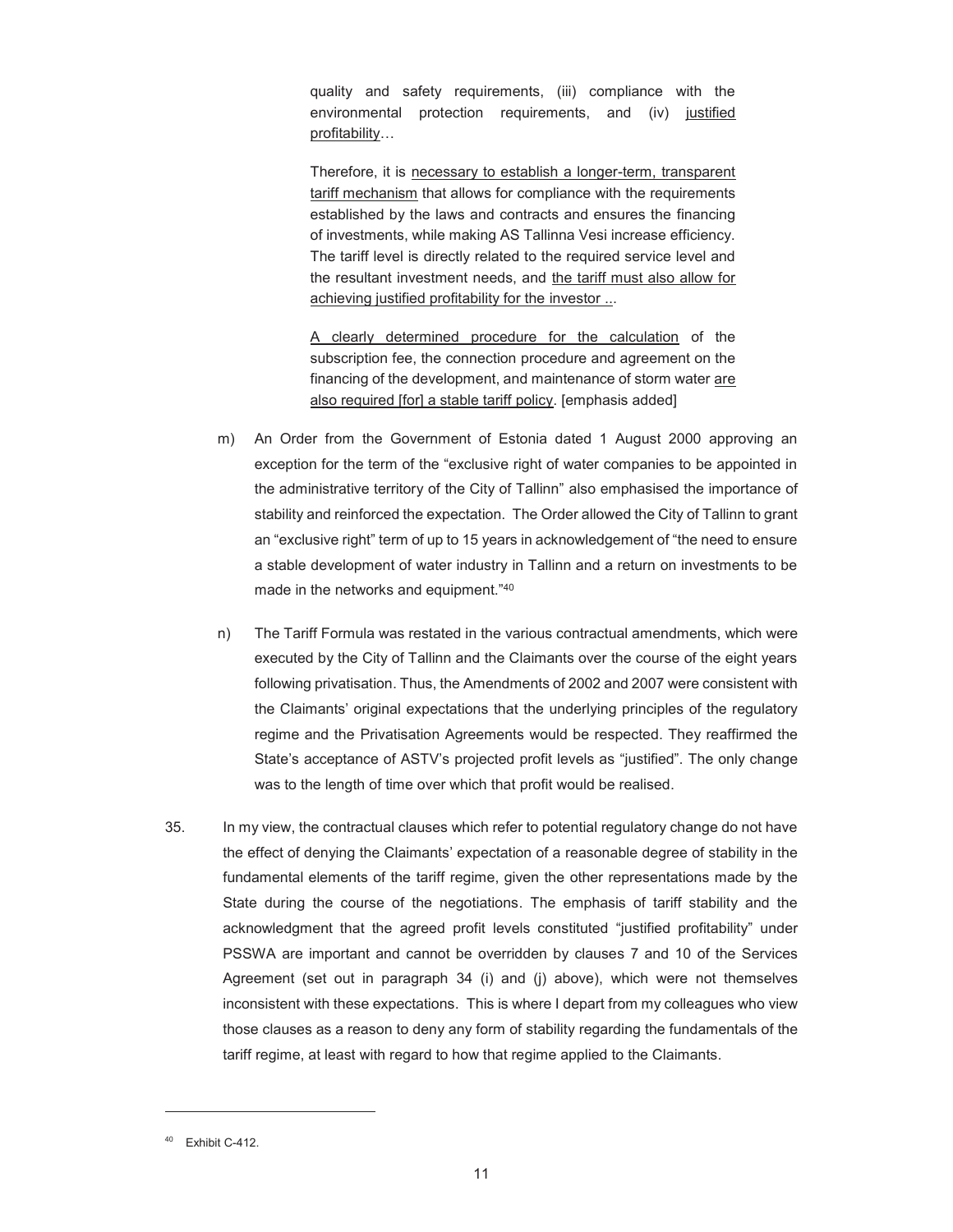- 36. I would have found that the anti-stabilisation provisions of the Services Agreement must be read in conjunction with other representations made by the City of Tallinn during the contractual negotiations. These were representations made to the investor to induce it to enter into the investment and this is the basis upon which UUTBV prepared its bid and entered negotiations. Nothing in the Services Agreement is inconsistent with the representations made by the City during negotiations; it was understood by both Parties that regulatory freeze was not the objective, but that this does not mean that stability of the underlying principles was abandoned.
- 37. For the reasons given above, I am satisfied that the Claimants' investment would not have been obtained but for the State's assurances (in the form of its pre-contractual representations and its contractual commitments) that (i) the Claimants' projected levels of profitability were justified; (ii) the key characteristics of the regulatory regime would remain fundamentally stable; and (iii) the regulator would operate in a manner that respected the agreed tariff regime to the extent allowed by law.
- 38. I note that this interpretation of the negotiating position is consistent with arguments advanced by Estonia in this arbitration. The Respondent's contention was not that it could introduce wholesale changes into the regulatory regime, but that the changes it made did not affect the stability of the overall regime:<sup>41</sup>

As the ECA had repeatedly explained to ASTV, the Commission confirmed that the AMB did not change the components of the water tariffs compared to the 1999 PWSSA and did thus not affect the stability of the regulatory regime.

39. Therefore, in my view, the more pertinent question to ask is whether the State's actions breached the Claimants' legitimate expectations regarding stability in the underlying regime. For obvious reasons, the majority never addressed this point, having found that no legitimate expectation existed for the State to breach.

# **Breach of legitimate expectations**

- 40. On the basis that the Claimants held legitimate expectations, I now consider whether Estonia's conduct breached those expectations, resulting in a violation of its Treaty obligations.
- 41. I note that, in my view, the change of regulator would not itself constitute a breach of the Claimants' legitimate expectations, nor would simply amending the PWSSA. To this extent I agree with the findings stated at paragraphs 775, 785 and 790 of the Award. The State had a clear right to evolve the statutory regime, as set out in clause  $10(1)(a)$ (amongst others) of the Services Agreement. The issue to be addressed is whether the changes introduced by the AMB caused any fundamental alteration to the underlying

<sup>41</sup> Counter-Memorial, para 246.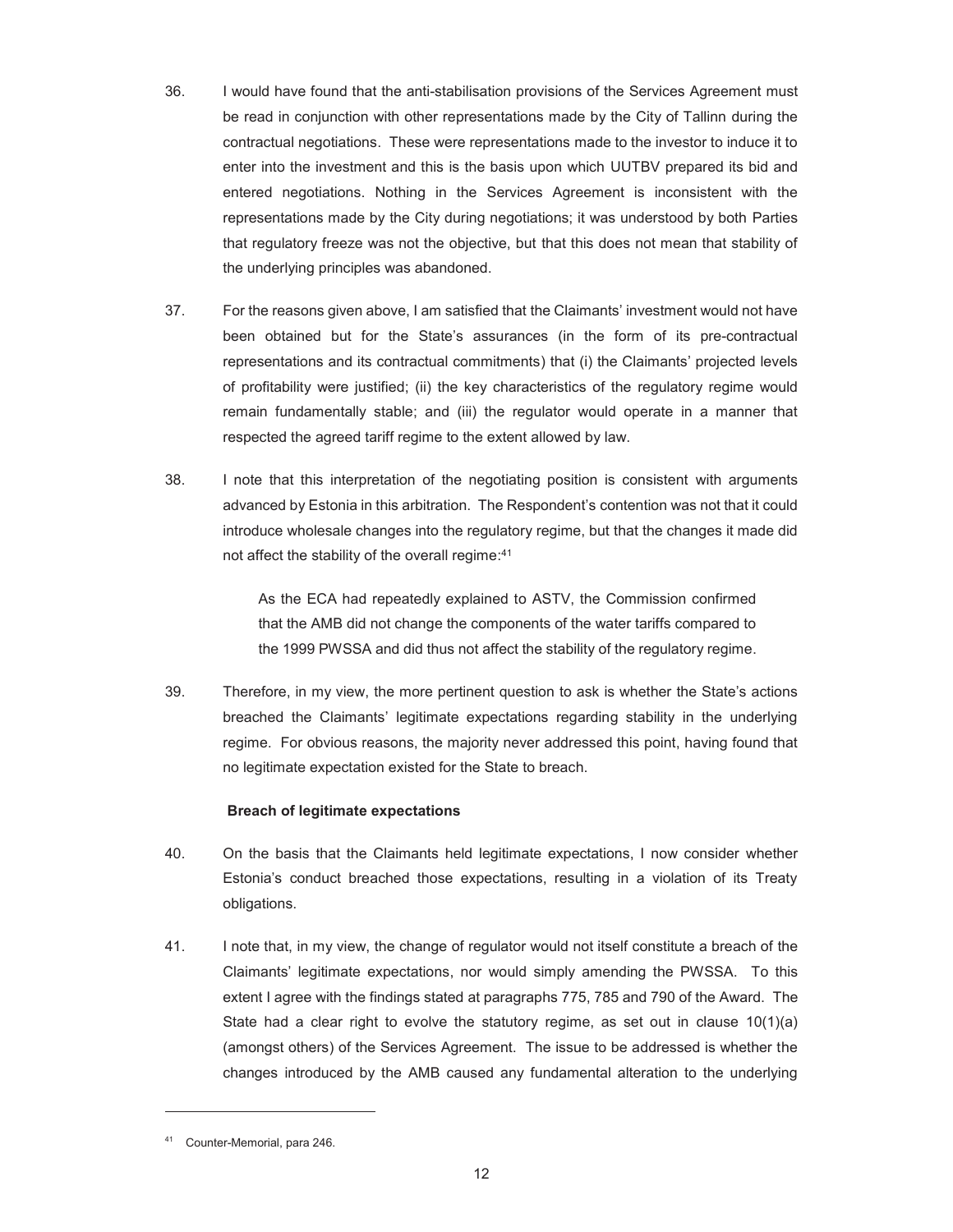principles of the regime with the consequence that the Claimants' investment was significantly undermined.

42. The AMB amended the PWSSA so that justified profitability was revised to mean "justified profitability *on the capital invested by the water undertaking*". I agree with the finding at paragraph 801 of the Award:

> … the Tribunal is persuaded that the phrase "capital invested *by the water undertaking*" sought to exclude privatisation value from the calculation of tariffs. Although this might not have been the sole purpose of this amendment to the draft AMB, the evidence nonetheless indicates that this was an important reason for the amendment, and was directed specifically at ASTV. As to the Respondent's argument that such modification did not alter the state of Estonian law, the Tribunal rejects that proposition and agrees in this respect with the Estonian Supreme Court.

- 43. The Tallinn Circuit Court found that "if the earlier PWSSA §14 (3)(4) allowed [reliance] *inter alia* on an undertaking's privatisation value … then the current §14(2)(5) should be taken to mean … that the privatisation value of an undertaking cannot be treated as invested capital."<sup>42</sup> This was affirmed by the Estonian Supreme Court.<sup>43</sup>
- 44. Hence, in my view, by implementing this amendment the State deliberately sought to undermine the regime agreed with ASTV in the Services Agreement. Through the Services Agreement the State had specifically agreed that the concept of "justified profitability" under the PWSSA took into account UUTBV's upfront investment and allowed the Claimants to make a return on that investment in the latter phase of the mandate through its tariffs. Consequently, the new approach taken in the AMB altered one of the fundamental principles of the tariff regime and, in my view, undermined the Claimants' legitimate expectation that the tariff regime would remain fundamentally stable.
- 45. The Respondent acknowledged the significant impact on ASTV, but submitted that targeting ASTV in this manner was justified as a result of excessive profits that "patently violated the requirements of the law and established illegal tariffs that had to be reregulated."44 The Respondent further submitted that ASTV would remain profitable under the revised lower tariffs demanded by the ECA. The Claimants denied the Respondent's arguments of excessive profitability and noted that ASTV's consumer tariffs were below average.45 The Claimants, in my view, persuasively argued that any perception of excessive profitability is based on ignoring the privatisation value and is therefore not a true reflection of the overall profitability of the investment.

Exhibit C-432, para 26.

<sup>&</sup>lt;sup>43</sup> Supreme Court Decision (12 December 2017).<br><sup>44</sup> Respondent's Rejoinder Memorial, para 374.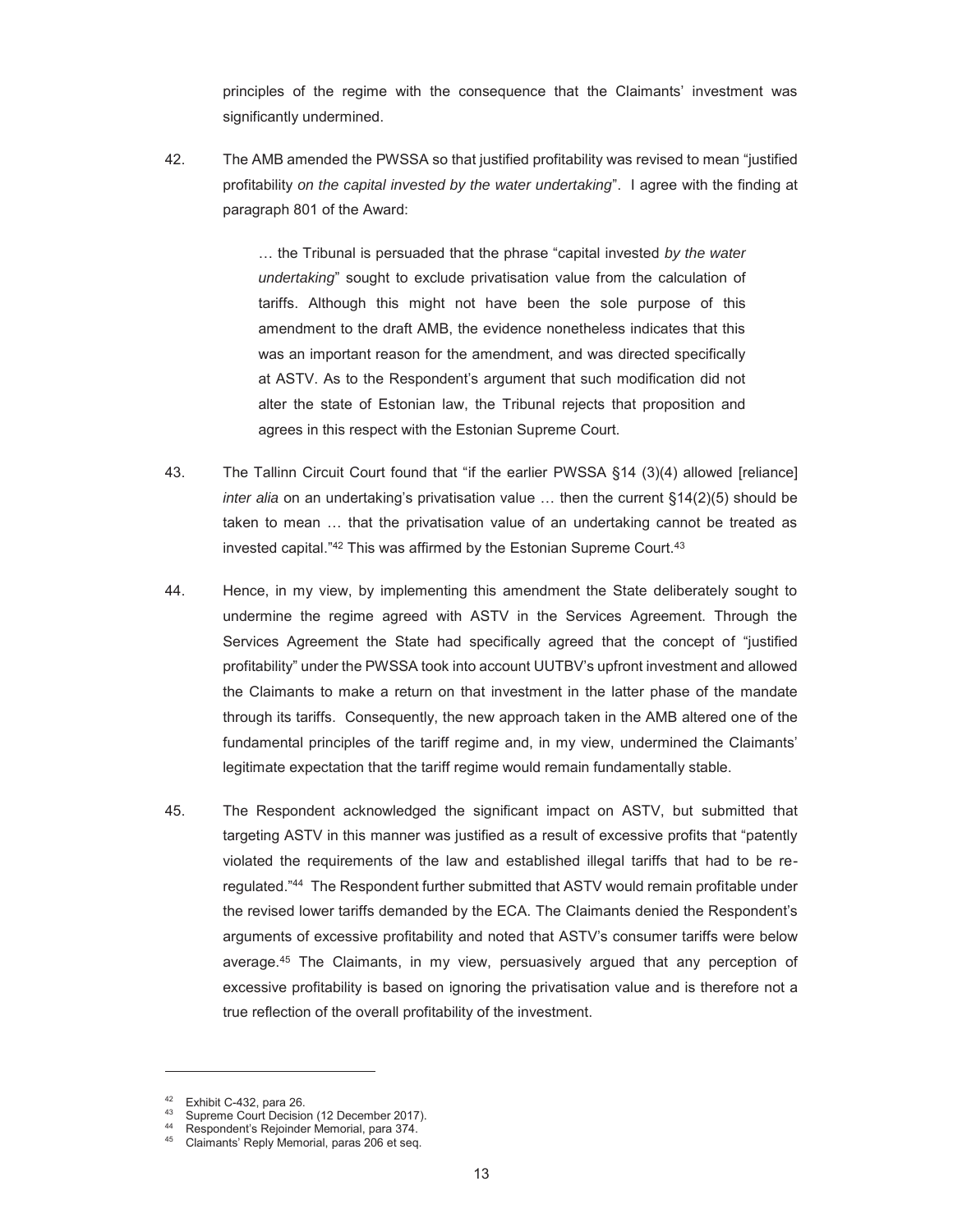- 46. Estonia, in my view, also breached the Claimants' legitimate expectations by failing to take any account of the Services Agreement once the ECA became the regulator. The ECA had reasonably wide discretion in determining tariffs, subject to compliance with the PWSSA. As discussed further below, $46$  the ECA was determined that ASTV's tariffs should be reduced. The ECA refused to even read the terms of the Services Agreement and saw no need for any consistency with the previous regime or transitional period. The Methodology – which was determined by the ECA – created a very different model to that previously applied to ASTV and the ECA was not interested in consultation or discussion regarding its preferred approach.
- 47. As I understand it, within the bounds of the PWSSA, the ECA could have adopted an approach that was more consistent with the State's obligations under the Services Agreement and thus respected the fundamental basis of the original investment. Had the ECA taken a more flexible approach to ASTV, the Claimants' legitimate expectations could have been respected even within the confines of the new regime. The majority's finding that Estonia's unilateral abandonment of its commitments under the Services Agreement was consistent with its international obligations cannot, in my view, by correct.
- 48. In summary, I consider that the expectations engendered by the repeated and consistent assurances of the State that a stable tariff regime was a priority for the State and that the tariff arrangements set out in the Services Agreement complied with the PWSSA are sufficient to found a breach of the standard of fair and equitable treatment. Estonia willingly created an expectation about the operation of the tariff regulatory mechanism, in the absence of which no investment would have been made. Relying on this commitment, the Claimants undertook significant investment in the Tallinn water service system. In my view, the State cannot now disregard the promises it freely made to induce the investment.
- 49. For these reasons, I am unable to join my colleagues in finding that there has been no breach of the FET obligation in this regard.

# **BREACH OF DUE PROCESS**

- 50. While I do not agree with the majority's findings on legitimate expectations, I acknowledge that some of the arguments in that area are finely balanced due to the acknowledgement by the Claimants that the regime would evolve over time.
- 51. However, I do not consider that such a fine balance is maintained with regard to the Claimants' due process claim. In my view, there were egregious breaches of due process in this case.
- 52. The Claimants have submitted that, through the actions of the ECA, Estonia failed to afford the Claimants due process in its administrative decision making. The majority have

 $46$  See para 97.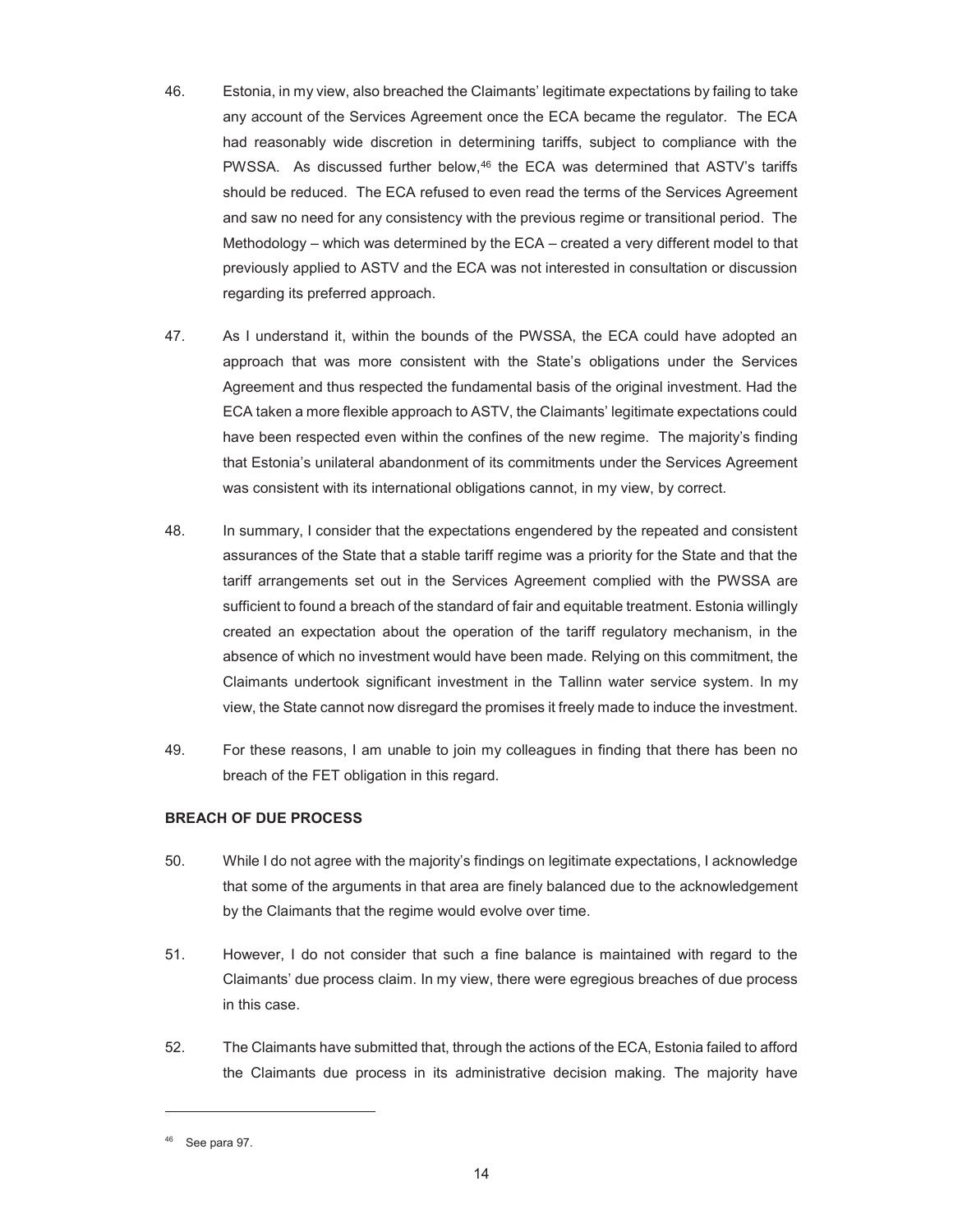concluded that "Estonia did not, under international law, fail to afford due process to Claimants."<sup>47</sup>

- 53. The majority reaches this conclusion by separating out individual alleged due process violations, addressing and dismissing each issue in turn, without ever seriously seeking to address the cumulative effect of these issues as a whole. In my respectful view, this approach has resulted in a complete failure to appreciate the gravity of the behaviour of the ECA which, when considered in its entirety, shows a clear failure by the Respondent to have regard to its due process obligations under the Treaty.
- 54. I cannot in good conscience concur with the majority's view that the actions of the ECA, and in particular the closed-minded manner in which the ECA approached ASTV's tariffs, did not constitute a breach of due process. In my view, a very clear and indeed flagrant breach of due process has occurred for the reasons I set out below, with the result that the Respondent is in breach of its FET obligation in this regard.

#### **Law on Due Process**

- 55. The Award sets out at paragraphs 867 870 the law relating to breach of the FET obligation through a failure to accord an investor due process. I agree with this analysis.
- 56. The fact that the allegations concern an administrative (rather than judicial) procedure does not prevent a due process violation being found. This was made clear in *ECE Projektmanagement v. Czech Republic*, where the Tribunal stated that "a failure to accord due process in administrative or judicial proceedings may, if unremedied and of sufficient seriousness, result in a violation of the fair and equitable treatment standard."48 (emphasis added)
- 57. In addition to the description of the case law provided in the Award, I would add that violations of due process have been found where tribunals have considered that the offending party had a "willful disregard of the fundamental principles upon which the regulatory framework is based, a complete lack of candor or good faith on the part of the regulator in its dealings with the investor, as well as a total lack of reasoning, would constitute a breach of the minimum standard."<sup>49</sup>
- 58. Other elements that have been found to constitute a due process violation include a complete lack of transparency and candour in an administrative process<sup>50</sup> and where the

-

<sup>47</sup> Award, para 901.

<sup>48</sup> Exhibit RL-164, ECE *Projektmanagement International GmbH and Kommanditgesellschaft PANTA Achtundsechzigste Grundstücksgesellschaft mbH & Co v. Czech Republic*, PCA Case No. 2010-5,

Exhibit CL-110, *TECO Guatemala Holdings LLC v The Republic of Guatemala*, ICSID Case No. ARB/10/17, Award (19 December 2013), para 458. 50 Exhibit CL-115, *Waste Management Inc. v. United Mexican States [II]*, ICSID Case No. ARB(AF)/00/3,

Final Award (30 April 2004), para 98.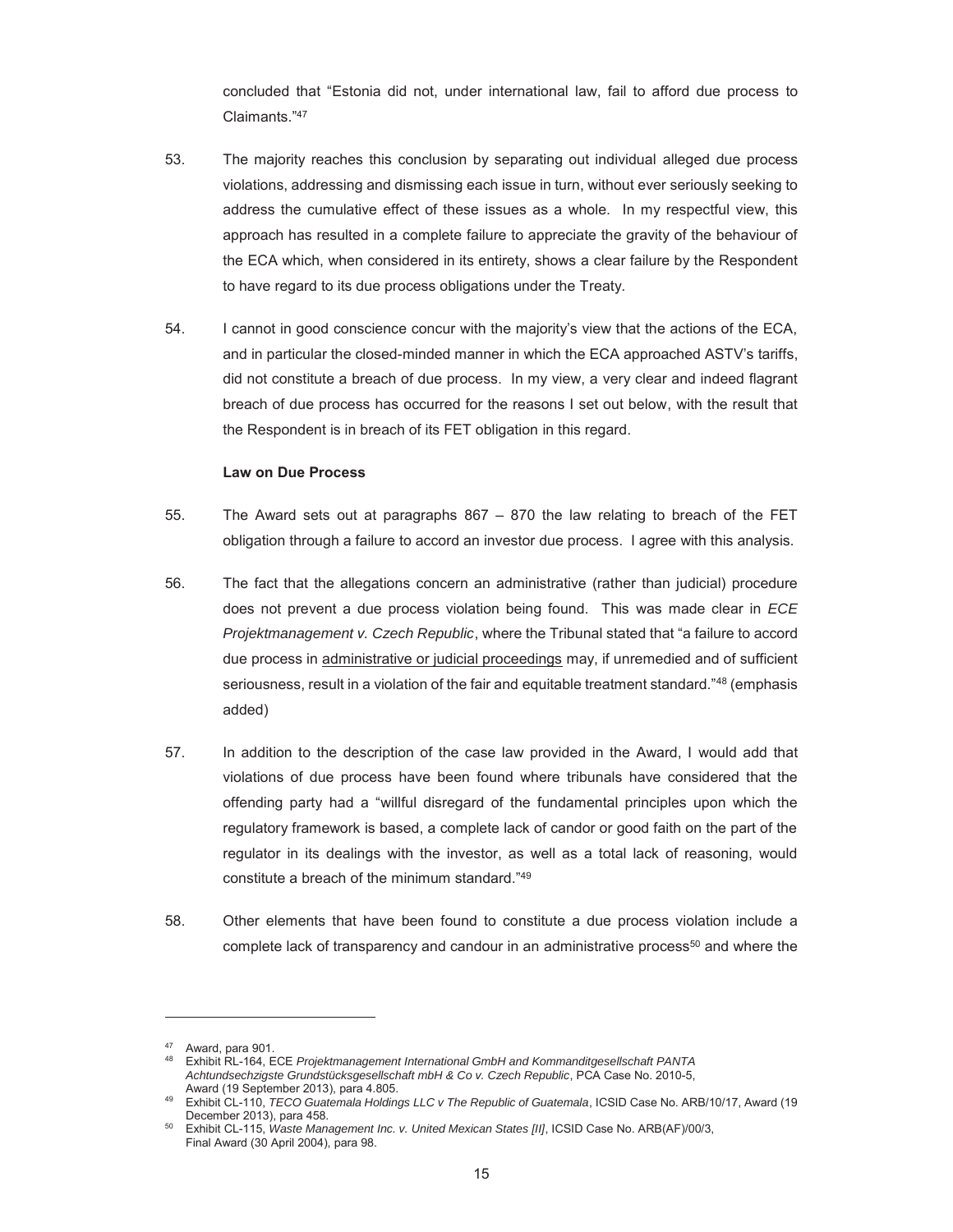exercise of power is not "done in a manner which is fair to the interests of an investor."51

# **Parties' Positions**

59. Before analysing the due process allegation, I briefly set out the Parties' respective positions.

# *Claimants' Submissions*

- 60. The Claimants submitted that Estonia breached its FET obligation under the Treaty by failing to afford the Claimants due process in its administrative decision making.
- 61. The Claimants alleged that the ECA failed to follow due process in: (i) its investigation of ASTV's tariffs leading to the Analysis; (ii) the preparation of the Methodology; and (iii) its treatment of ASTV's 2011 Tariff Application.
- 62. More specifically, the Claimants claimed that the ECA breached due process by:52
	- a) refusing to process ASTV's tariff application on the basis that it did not comply with guidelines published after the tariff application was submitted;
	- b) using information obtained under the guise of a market investigation to conduct a targeted analysis of ASTV's tariffs;
	- c) failing to consult ASTV regarding its tariff-setting process prior to issuing such Analysis in 2009; and
	- d) failing to engage with the flaws in its Analysis identified by ASTV.
- 63. According to the Claimants, the Analysis was based on information (improperly) obtained about ASTV under the guise of a market investigation, when the true purpose was to conduct a targeted analysis of ASTV's tariffs (the final Analysis only addressed the tariffs of one water company, ASTV).53 The Claimants stated that Analysis wrongly depicted ASTV as excessively profitable and called for its tariffs to be reduced by up to 25%.<sup>54</sup>
- 64. The Claimants contended that they had no time to respond to the Analysis (it was provided only one day prior to publication and was in Estonian, not English). Although the ECA had previously requested financial information from ASTV for the purposes of the Analysis (which ASTV provided), it ultimately based the Analysis only on publicly available data, which skewed the results. Most significantly, the ECA failed to take into account the Services Agreement and the Tariff Formula when preparing its Analysis.

<sup>&</sup>lt;sup>51</sup> Exhibit RL-164, *ECE Projektmanagement v. Czech Republic*, para 4.805.<br><sup>52</sup> Claimants' Memorial, para 216.<br><sup>53</sup> Claimants' Reply Memorial, para 304 et seq.<br><sup>54</sup> Claimants' Reply Memorial, para 304(c).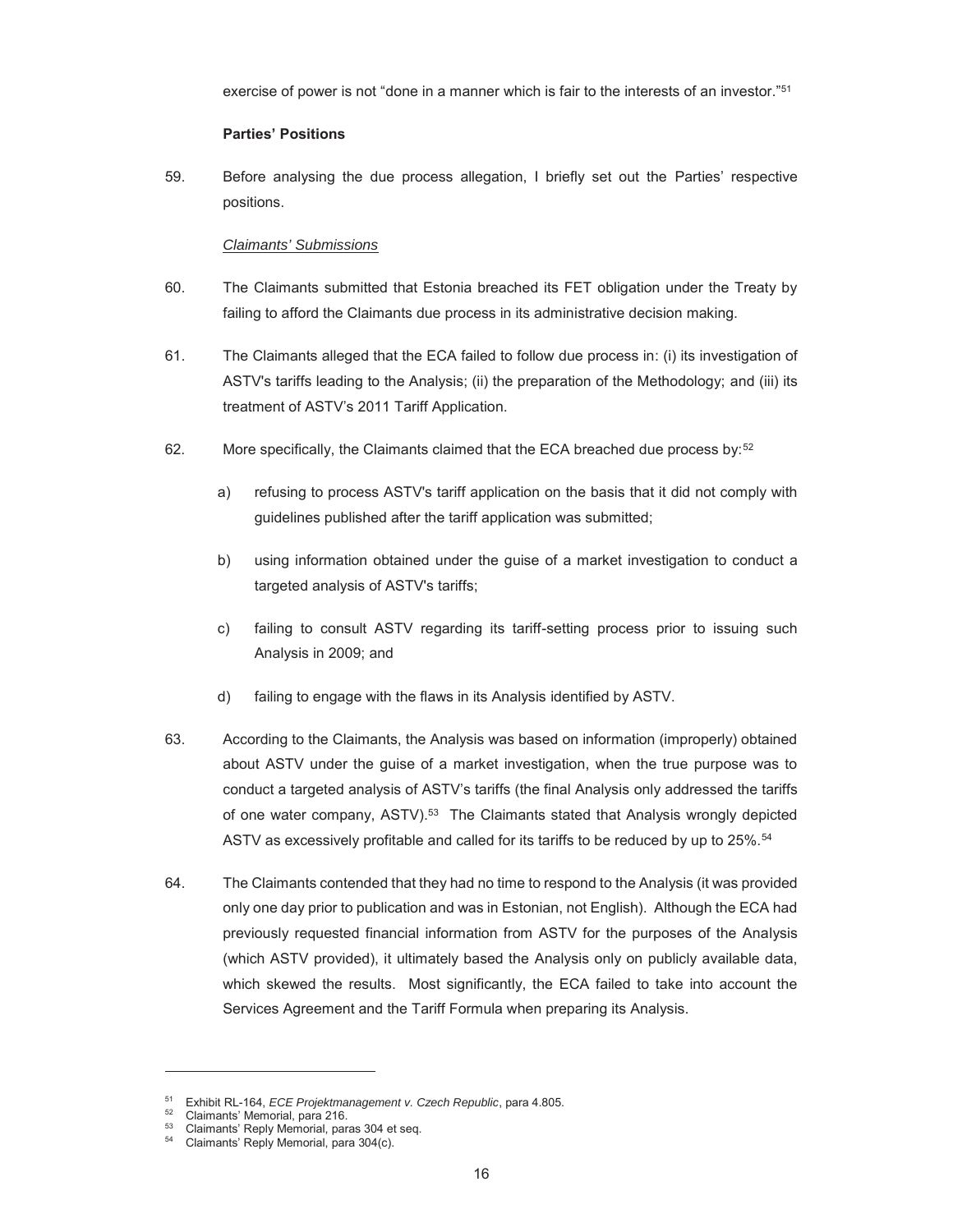- 65. The Claimants also contended that the ECA's Methodology was not consistent with international best practice and that the ECA failed to undertake any meaningful consultation on the Methodology before it was finalised.
- 66. The ECA then refused to process ASTV's tariff application on the basis that it did not comply with guidelines that were published after the tariff application was submitted, and which were in any event recommendatory guidelines only – not mandatory requirements.
- 67. Throughout all of the above events, the Claimants contended, that one of the most serious failings was that the ECA refused to take account of the Services Agreement and the "unique framework" that had been created thereunder.<sup>55</sup>

# *Respondent's Submissions*

- 68. The Respondent's position was that the Claimants' complaints fall short of the standard required by international law – which sets a "very high threshold".<sup>56</sup>
- 69. According to the Respondent, the ECA conducted the Analysis in full compliance with the Claimants' procedural rights. The Analysis was a result of a water market investigation conducted by the ECA under the Competition Act. That investigation revealed that, out of the 12 companies surveyed, ASTV was the only one charging excessive prices.<sup>57</sup>
- 70. As to the timing of the Analysis, the Respondent submitted that the provision of the Analysis one day before publication was entirely appropriate. The recommendations in the Analysis were not binding and there was no requirement to send it to ASTV at all. According to the Respondent, the draft was only provided to ASTV so that it might prepare a stock exchange release.58
- 71. As to the Claimants' other submissions, the Respondent noted that the ECA did take account of confidential information provided by ASTV, but did not include it in the publication as it made no material difference.59
- 72. The Respondent also rejected any assertion that the ECA violated ASTV's due process rights during the tariff application process. The ECA gave ASTV an opportunity to revise its application when it did not comply with guidelines issued by the ECA. The reason that the 2011 Tariff Application was eventually rejected was its failure to comply with mandatory elements of the Methodology and the PWSSA.<sup>60</sup>

# **Key Facts**

-

<sup>55</sup> Claimants' Reply Memorial, para 305.

 $56$  Respondent's Rejoinder, para 429.<br> $57$  Respondent's Counter-Memorial, para 457.

<sup>&</sup>lt;sup>58</sup>Respondent's Counter-Memorial, para 460 and Rejoinder, para 437.<br>
<sup>59</sup>Respondent's Rejoinder, para 436.<br>
<sup>60</sup>Respondent's Rejoinder, para 440, 442.

Respondent's Rejoinder, paras 440-442.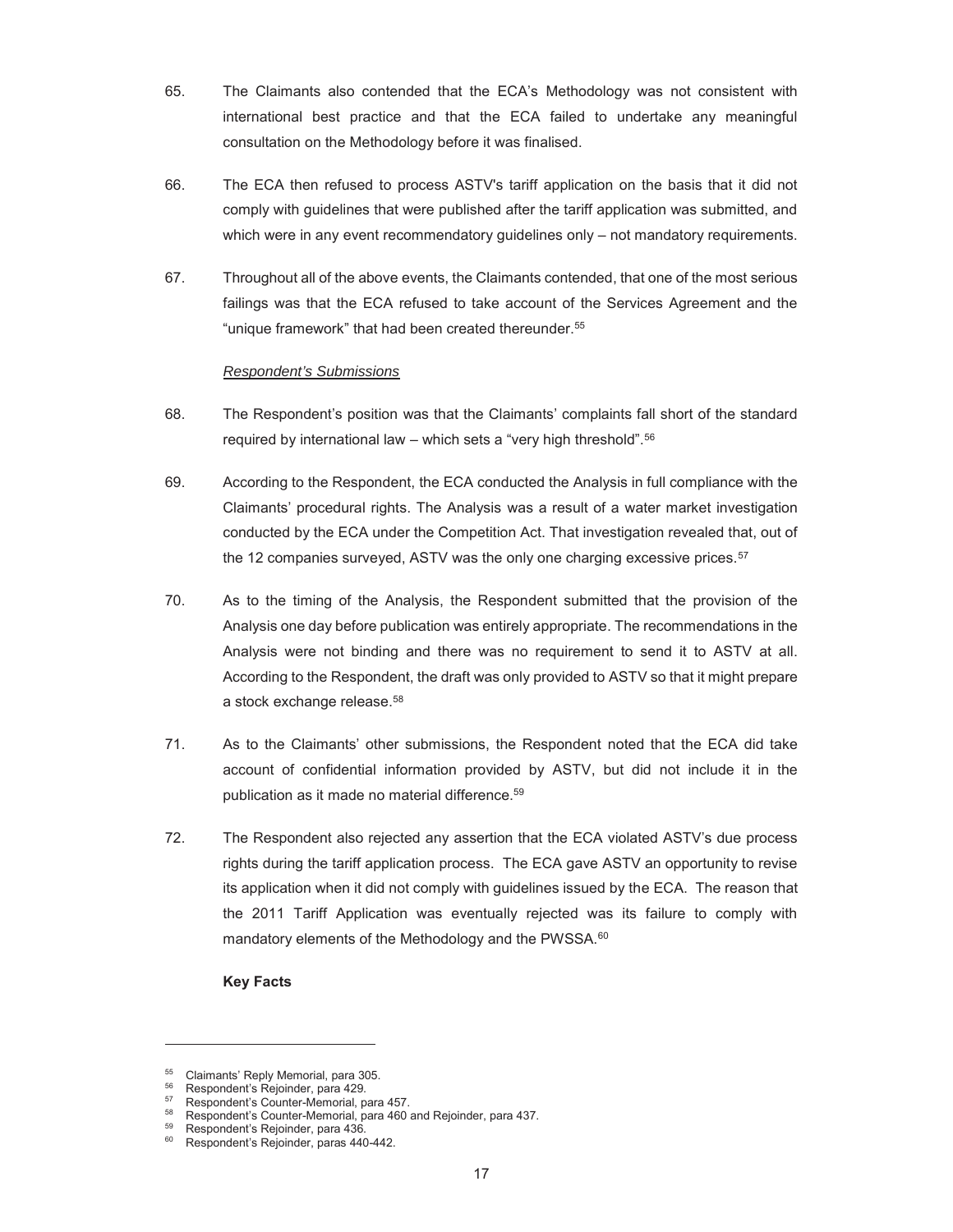- 73. In my view, the factual chronology is important and revealing on this issue. It is, therefore, pertinent to recall the key facts before embarking on an analysis of the issues, even though some of these facts have already been briefly described in paragraphs 6 – 22 above.
- 74. At the time that ASTV was privatised, section 14(3) of the 1999 PWSSA stated:

The price for the service specified in subsection 1 of this section shall be established such that the water undertaking can:

- 1) Cover production costs;
- 2) Comply with quality and safety requirements;
- 3) Comply with environmental protection requirements;
- 4) Operate with justified profitability.
- 75. Prior to privatisation, the City of Tallinn had been concerned about ASTV's infrastructure and environmental compliance. $61$  The primary purpose of privatisation was to remedy these issues by improving infrastructure.
- 76. Following some research undertaken in 2005, the Ministry of Environment became concerned that the tariffs being charged by water utilities in Estonia were not sufficient to cover costs or meet the second and third obligations above. Ms Kroon, now head of the Water Department for the Ministry of Environment, stated in her First Witness Statement:<sup>62</sup>

Our participation in the Supervisory Boards and discussions with the representatives of the water utility companies revealed that the local municipalities were often not willing to increase tariffs for political reasons …

This had a negative impact on the quality of water supply and sewerage services because the water utility companies could not make investments to maintain or improve their infrastructure …We at the Ministry thus concluded that in order to separate the regulation of water prices from the local municipalities' political agenda, it was necessary to transfer the supervision over water tariffs to an independent state agency.

77. Consequently, in 2006, the Ministry of Environment called for reform to the regulatory regime for water tariffs in order to address these issues. The Ministry proposed an amendment to the PWSSA so that authority over tariff setting be transferred to an independent State agency that would not be afraid to make the necessary tariff increases.

 $^{61}$  See Claimant's Reply Memorial, para 23.

Kroon 1st WS, paras 11-12.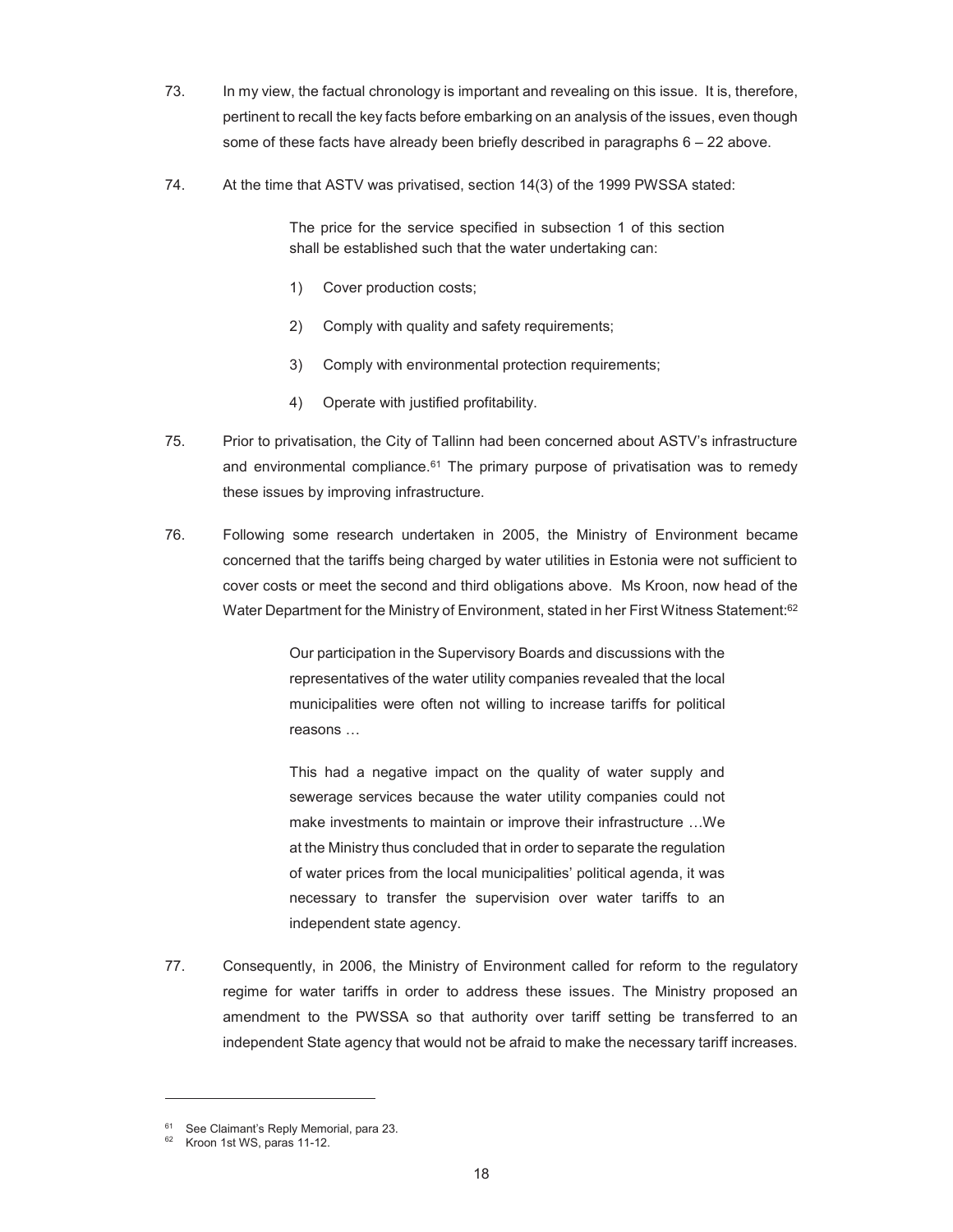- 78. The first draft of the Ministry's proposed amendments was finalised in June 2008.63 The proposal included (i) the removal from local councils of the power to set water tariffs, although local municipalities retained this power; and (ii) the ECA and the Environmental Inspectorate would be entitled to examine whether tariffs accorded with the PWSSA. If tariffs did not comply, these two agencies could issue a binding order to increase or lower tariffs accordingly.
- 79. At the beginning of 2009, the EOKL (the Estonia Homeowners Association) began making public statements about ASTV's tariffs. In January 2009, the EOKL issued a press release asserting that ASTV's profits should be reduced by 20-30%.64 Further statements followed throughout 2009 and 2010.
- 80. In late 2008, the ECA decided to investigate the tariffs of water utilities. The ECA wrote to ASTV on 12 February 2009 requesting detailed information in relation to ASTV's accounting practices and profits. The ECA said that "a need has emerged to analyse the competitive situation in the market of water supply"65 and that it had received applications asking it to check whether water utilities were complying with their obligations under the Competition Act. The ECA told ASTV to indicate any commercially sensitive information that was supplied. ASTV complied with the ECA's request, providing detailed responses to the ECA both in meetings and in correspondence.
- 81. While the ECA's investigation was ongoing, the AMB was introduced into the Estonian Parliament on 15 October 2009. The AMB proposed that the ECA would become the regulator of water tariffs and that the definition of justified profitability be amended. The members of the EOKL who had criticised ASTV earlier in 2009 also belonged to the political party (the IRL) that sponsored the introduction of the AMB. The AMB replaced the proposal originally put forward by the Ministry of Environment (as noted above, the Ministry of Environment's proposal was aimed at ensuring tariffs were sufficiently high so as to enable water companies to meet environmental and quality requirements).
- 82. Conversely, the explanatory letter to the AMB made it clear that the reduction of tariffs was the desired aim – and specifically, the reduction of ASTV's tariffs: $66$

Poor protection of consumers' rights and not following the competition law has in more conspicuous cases led to a situation in which for example the productivity of the assets invested of the leading water undertaking of Tallinn is 19.6%. Taking as the basis the general European practice regarding the justified rate of profit of the water undertaking (7-8%), if the draft bill applies the price of water for the end consumer of Tallinna Vesi

Exhibit R-151.

<sup>64</sup> Exhibit C-143.

 $^{65}$  Exhibit C-37.

<sup>66</sup> Exhibit C-39, p. 908.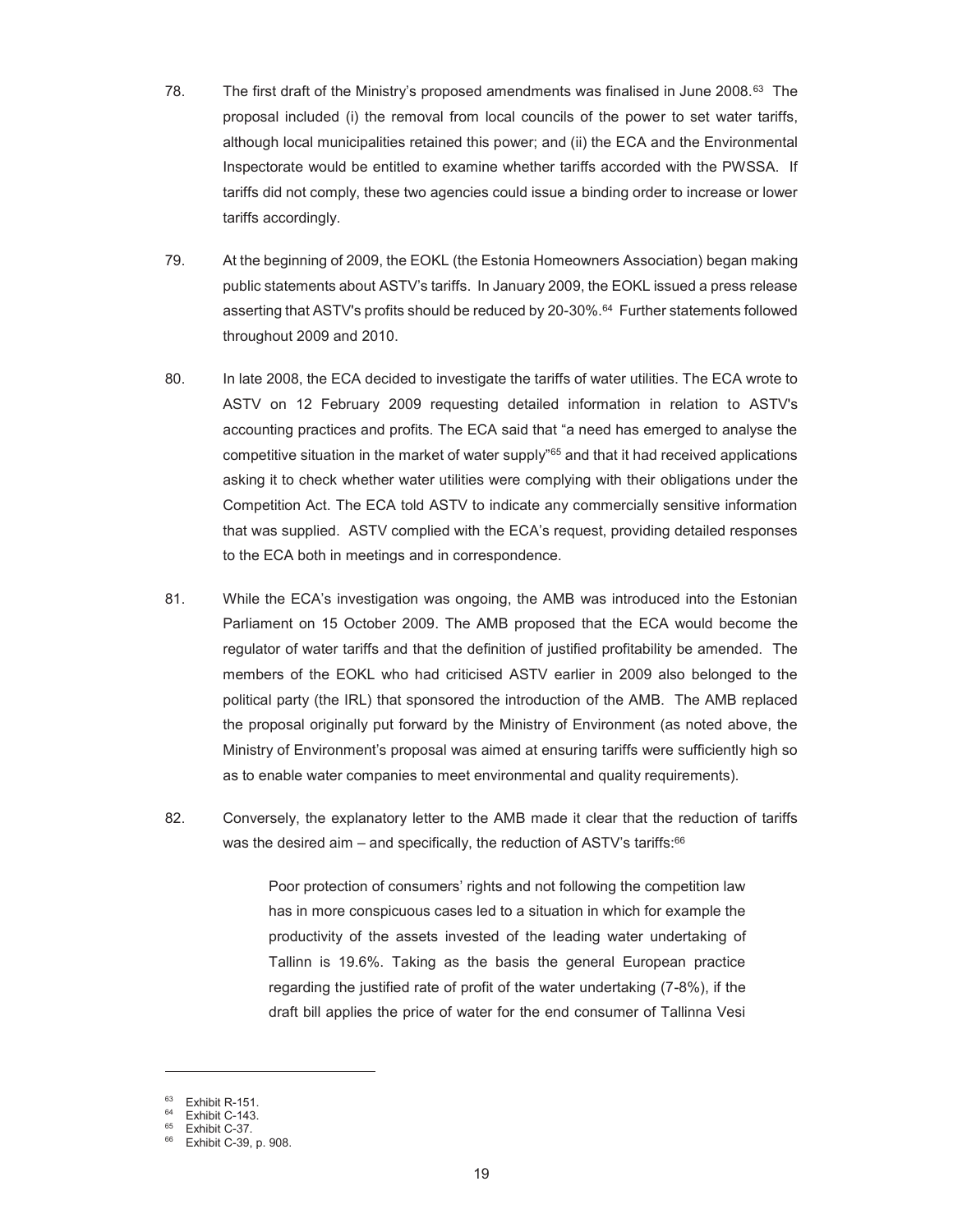alone should reduce by ca 24% next year.

Prices of these services influence significantly also consumer prices. Based on the earlier statistics of the Ministry of Finance, a reduction in the prices of Talllinna Vesi by 24% alone would bring about an estimated reduction in CPI by ca 0.2%.

The task of the bill is to mitigate the social and macroeconomic trends that have a wider impact: on one hand unjustifiably high prices of universal services obstruct the competitiveness of Estonian companies and deteriorate in perspective the recovery of the macroeconomic environment. On the other hand, an unjustified price formation of universal services has a strong negative impact on domestic consumers.

- 83. The explanatory letter did not refer to the problems identified by the Ministry of Environment – that is, the under-investment in infrastructure leading to a breach of the environmental and quality obligations of the PWSSA. Instead, its focus was on "fixed justified rates of return" and an "undertaking's obligation to initiate lowering prices if the input prices or other production costs change."67
- 84. Although the ECA's market investigation was intended to target all water companies, on 30 November 2009, the ECA sent ASTV a copy of the "Analysis and Opinion on AS Tallinna Vesi's Price Formation" (defined above as the "Analysis").<sup>68</sup> The Analysis was directed solely at ASTV. This was the only report ever issued by the ECA as a result of its market investigation.
- 85. ASTV was provided with a copy of the Analysis on the afternoon of 30 November 2009 in the Estonian language. Based on publicly available information (and without utilising the financial information provided by ASTV), the 35 page document concluded that ASTV's profits were 2.18 times higher than they should have been. Specifically, the Analysis concluded that:
	- a) the manner used by the Tallinn City Government for regulating ASTV's prices was not appropriate to a proper price regulation;
	- b) ASTV's return on invested assets (which the ECA calculated to be 18.1%) was said to be "not justified" and exceeded the weighted average cost of capital ("**WACC**") by 9.79%; and
	- c) the ECA found that ASTV's prices would be considerably lower if regulated in accordance with internationally recognised principles.

 $^{67}$  Exhibit C-39, p. 908.

Exhibit C-38.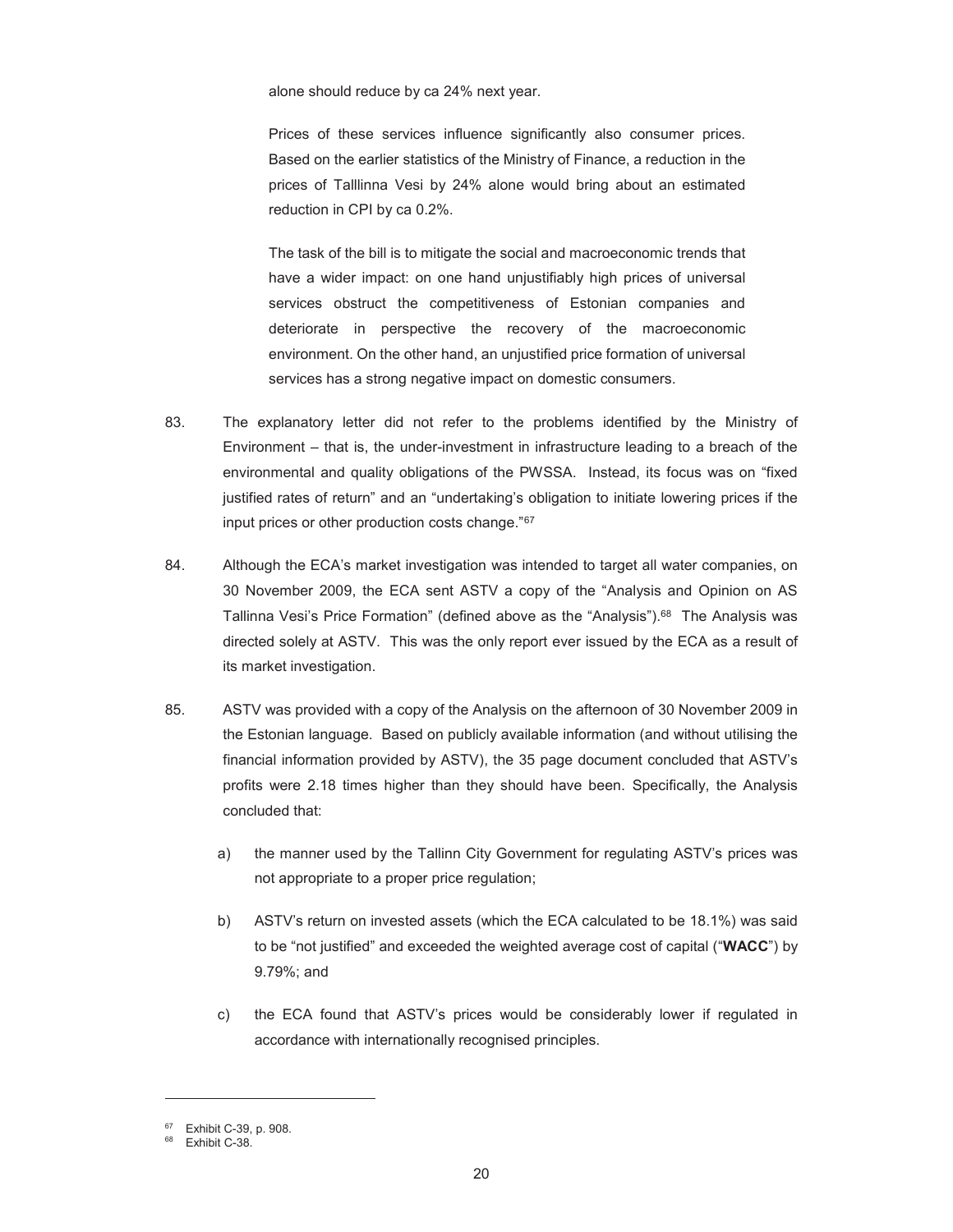- 86. Although ASTV asked the ECA for more time to translate and consider the Analysis, Mr Ots (the ECA's director) published the Analysis and held a television interview at 10am the following morning (1 December 2009) during which he said that ASTV, the largest water company in Estonia, should reduce its tariffs by up to 25%.
- 87. Throughout the early part of 2010, ASTV attempted to engage with the ECA on the Analysis document, seeking to explain to the ECA why ASTV considered the ECA's model to be flawed. Mr Plenderleith (of ASTV) stated in his First Witness Statement that:<sup>69</sup>

My belief at this stage was that the ECA intended to conduct an objective, apolitical analysis of ASTV's profitability, but that it had used an inappropriate methodology and had not relied on appropriate information. My approach in engaging with the ECA was to ensure that the ECA understood the terms of the privatisation and had factored these into its Analysis properly.

- 88. It is of importance to note that, based on the Analysis, the Chancellor of Justice issued Recommendation No.8 finding that the City of Tallinn's approach to ASTV was not in compliance with the PWSSA. The Chancellor then brought an action in the Estonian Supreme Court to enforce compliance with his Recommendation, but the action failed as the Court ruled that the Chancellor had exceeded his jurisdiction.<sup>70</sup>
- 89. The AMB was passed in August 2010 and the ECA became the tariff regulator for water undertakings on 1 November 2010.
- 90. On 9 November 2010, ASTV applied to the ECA for approval of its annual tariff increases for 2011-2015. Under the Services Agreement, the K-coefficient for 2011 (and all years thereafter) was to be zero, therefore the increase requested by ASTV was based solely on CPI.
- 91. Three days later (12 November 2010), the ECA published its "Recommended principles for calculating the price for water service"<sup>71</sup> (referred to as the "Methodology") and the associated "Guidelines for the Determination of Weighted Average Cost of Capital 2010". $^{72}$ A draft of the Methodology and WACC Guidelines had been circulated in September 2010 upon which ASTV had commented. ASTV also commissioned PricewaterhouseCoopers ("**PwC**") to independently analyse the Methodology and WACC Guidelines. PwC's report identified serious flaws in the ECA's Methodology as compared to international best practice. PwC also noted with regard to the net book value approach taken by the ECA that:

Methodology should take into account the fact that in case of

<sup>&</sup>lt;sup>69</sup> Plenderleith 1<sup>st</sup> WS, para 65.<br><sup>70</sup> Exhibit C-192.<br><sup>71</sup> Exhibit C-162.

 $71$  Exhibit C-162.

Exhibit C-163.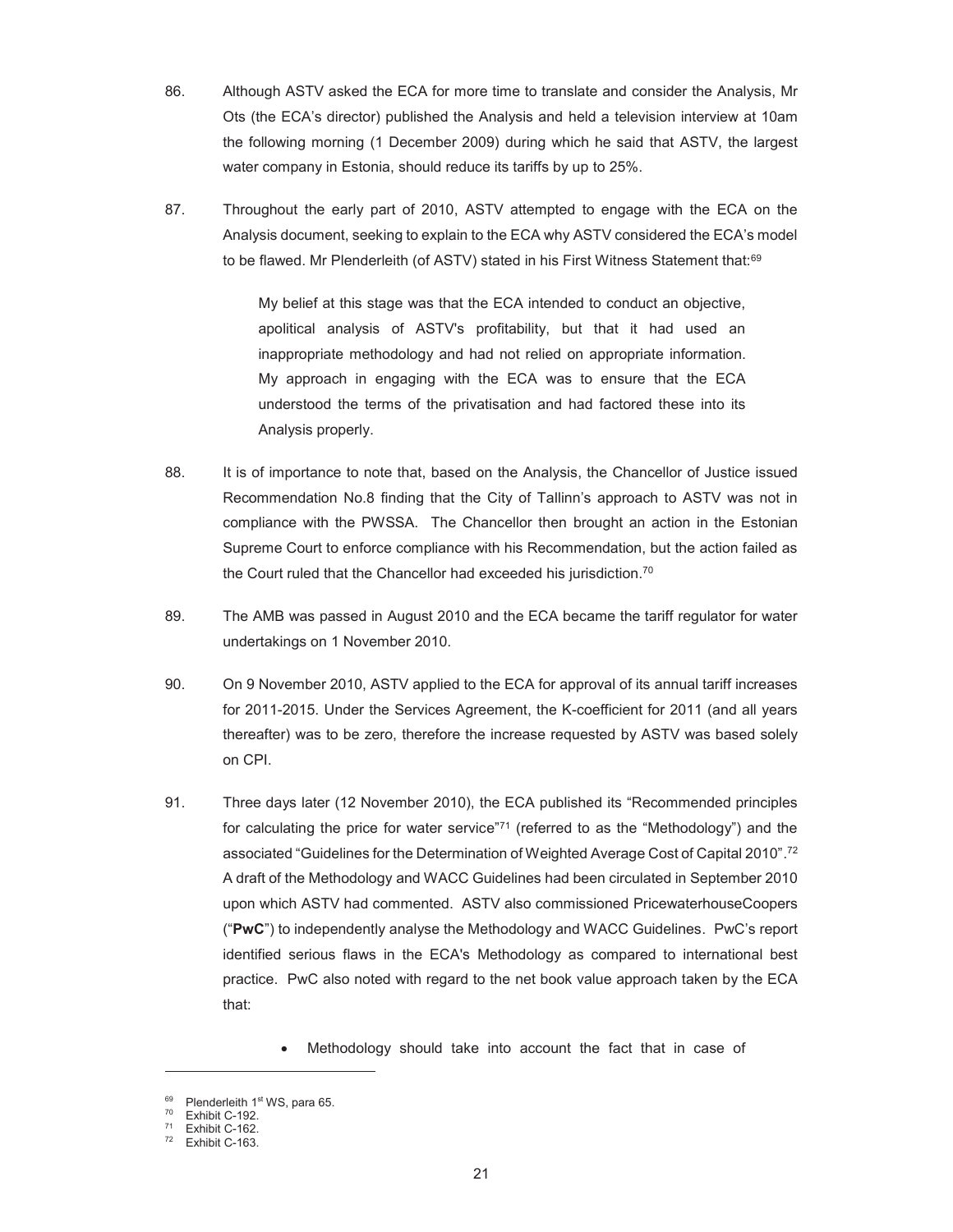companies operating in the market, especially if private investors have invested into a company, the owners have proceeded from a certain framework looking out to the future and expectations regarding returns impacted thereby.

…

- As far as we know, in Estonia the privatisation subject of water company of a significant size is only concerning the privatisation of Tallinna Vesi, where the City of Tallinn sold in 2001 through advertised bidding 50.4% of the company's shares to a private investor. One of the decisive factors of the price of transaction was the regulative environment at the time of privatisation.
- The impact of invested capital in the course of privatisation should be taken into account once in the company's history. In case the change of an owner has taken place after the privatisation, between private investors, it is complicated to find out all the circumstances of the transaction, and it is therefore difficult to assess whether the price of transaction reflects the fair market value.
- Our opinion is that using the value based on the replacement value is financially-economically justified in determining the original value of the assets.
- When determining the original value of the assets, the value based on the capital invested at the privatisation may be compared to the net replacement value of assets. From the point of view of protecting consumers, it might be justified to proceed from the lowest value estimated by the two named methods in calculating the justified value of RAB. Such approach would ensure a justified return on invested capital to the investor, protecting at the same time the consumer in the situation, where the return based on e.g. net replacement value would be times higher than the return calculated based on invested capital. According to our knowledge such an approach has been implemented by Ofwat.
- 92. The Estonian Water Companies Association (known as "**EVEL**") also commented on the draft Methodology and commissioned a report from KPMG.73 The City of Tallinn produced a report by Oxera.<sup>74</sup> The KPMG report (and covering letter) noted the lack of clarity in the strategic and regulatory objectives of the Methodology and water regulation generally. KPMG identified over 20 areas where the draft Methodology was not consistent with international best practice (using Ofwat as an example).<sup>75</sup> KPMG concluded that:<sup>76</sup>

"The draft regulation, if passed in its current format, will have little meaning

<sup>&</sup>lt;sup>73</sup> See Exhibits C-177 and C-182.

<sup>74</sup> Exhibit C-179.

<sup>75</sup> Exhibit C-177.

<sup>76</sup> Exhibit C-182, p. 2957.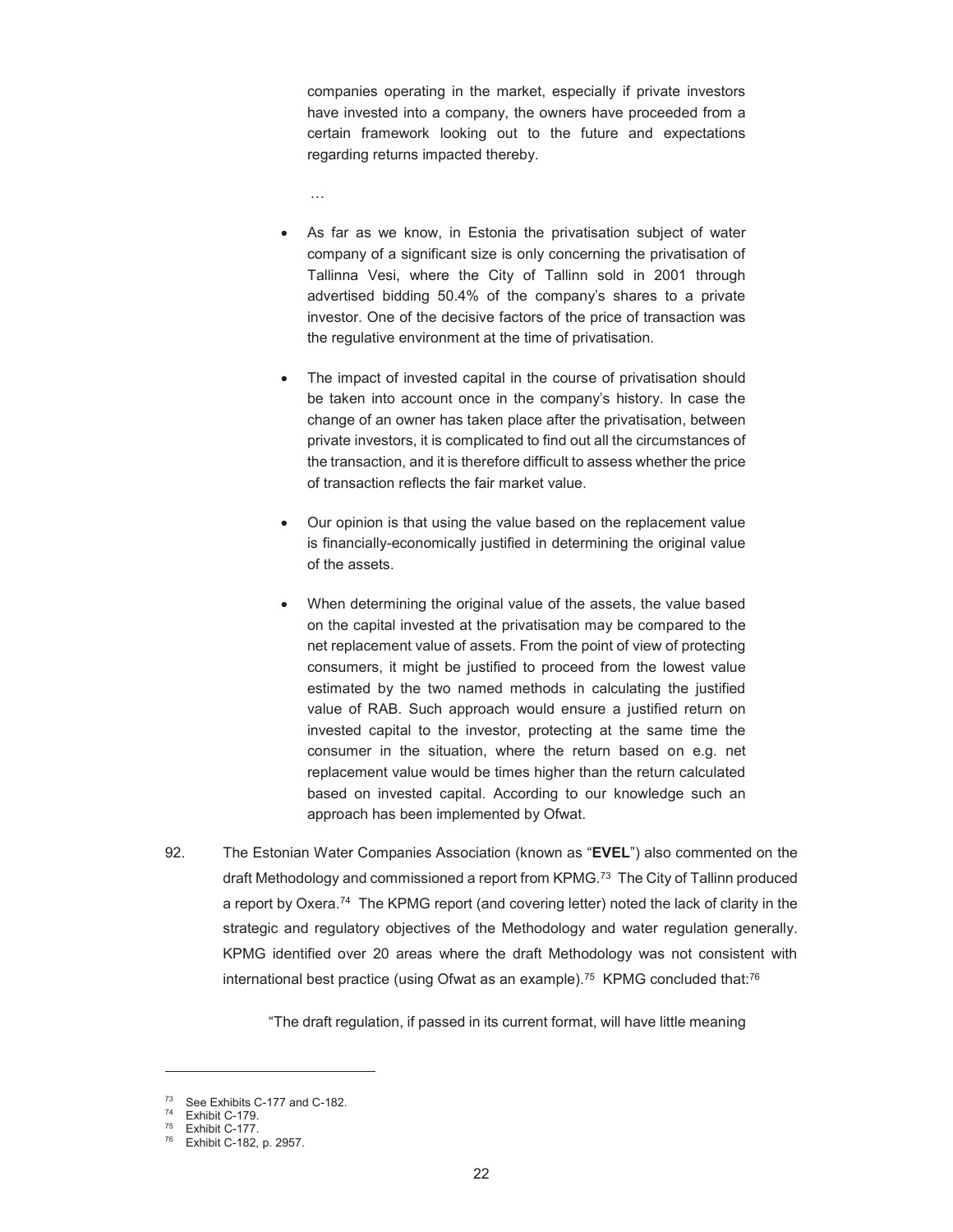if measures such as the WACC and RAB are not placed in appropriate regulatory economic context. Our report suggests that prices, revenues and profits should be controlled such that investors have sufficient incentives to invest in the first place – failure to provide these incentives would lead to under investment in an industry that has high capital expenditure."

- 93. The ECA did not engage with any these reports or the criticisms made therein prior to publication of the finalised Methodology. As noted at paragraph 118 below, EVEL considered the ECA's consultation process to be "cosmetic" only – the ECA had no intention of engaging with the views provided.
- 94. ASTV asked the Chancellor of Justice to review the manner in which the ECA handled the consultation process for the draft Methodology and a number of other complaints regarding the review of water tariffs more generally.<sup>77</sup> It is of great significance to note that the Chancellor found a breach of due process had occurred whereby the ECA had failed to properly explain the role of participants in the consultation process, although he dismissed the other complaints made by ASTV.78
- 95. ASTV also submitted a complaint against Estonia to the European Commission in December 2010. The complaint was dismissed, as the Commission concluded that amending the regulatory regime was within Estonia's regulatory powers.79
- 96. The ECA rejected the ASTV's tariff increase application on 2 May 2011. Then on 10 October 2011, the ECA issued Prescription No. 9.2-3/11-001, stating that ASTV was to apply for tariffs that would be 29% lower than its 2010 tariffs. 80 ASTV obtained an injunction in the Estonian courts preventing the Prescription from being applied. This has meant that ASTV's tariffs were effectively frozen at the 2010 level. This remains the case today, despite multiple applications by ASTV to the ECA to increase the tariffs in line with inflation.

#### **My Analysis**

- 97. When considered as a whole, the factual background set out above in paragraphs  $6 22$ and  $73 - 96$  (and further in the Award at paragraphs  $123 - 306$ ) clearly indicates, in my view, that certain elements within the Estonian political sphere had decided around 2009 that ASTV's profits were too high and needed to be reduced. A concerted effort was then made to ensure that this reduction materialised.
- 98. As I understand it, ASTV was the only water company singled out in the discussions about

Exhibit C-189.

 $78$  Exhibit C-215.

 $^{79}$  Exhibit C-219.

Exhibit C-44.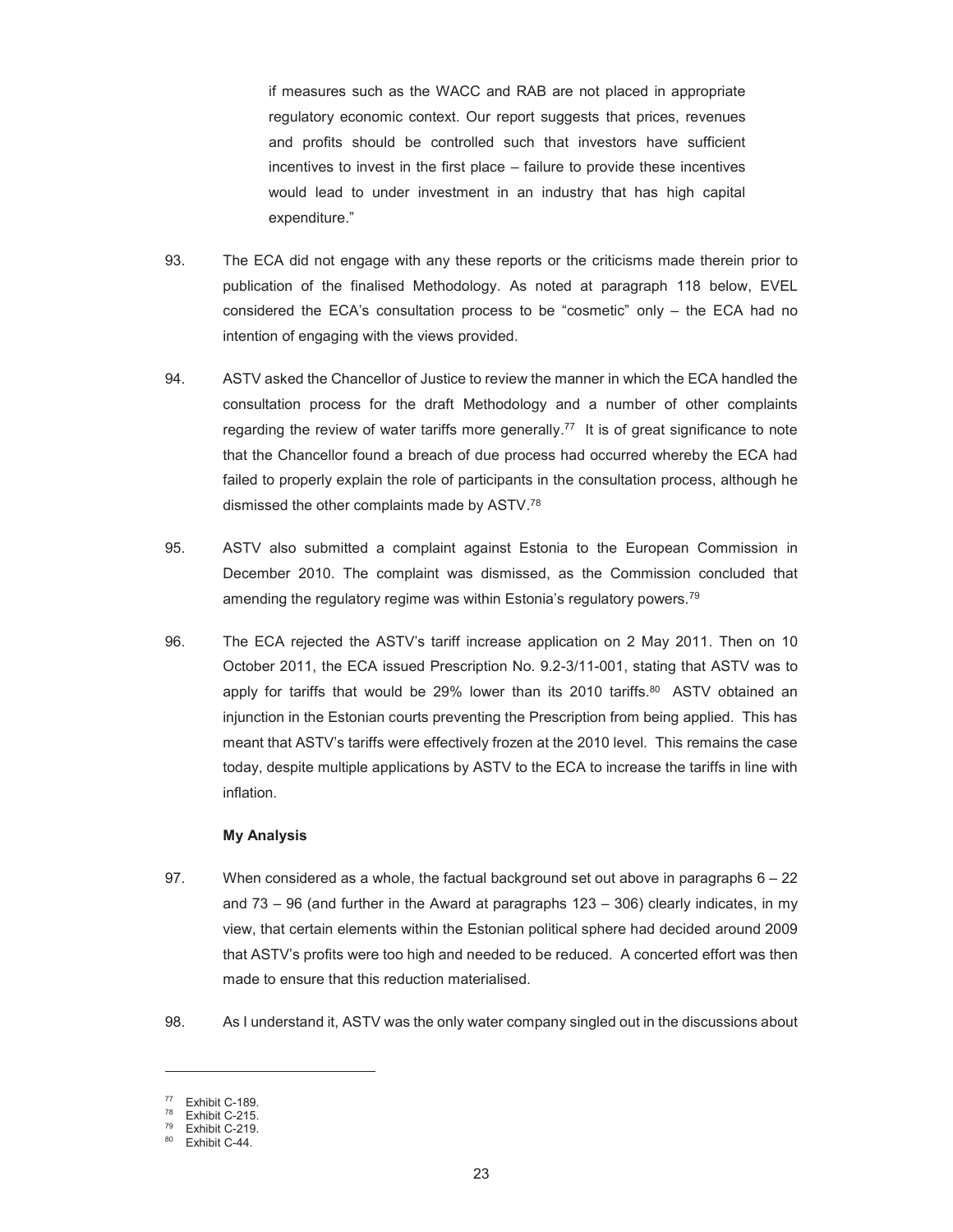profitability levels, despite the fact that its tariffs were similar to other water utilities. Indeed, they were below-average. $81$  This was so even though ASTV was also one of the few water companies that had invested in the company's infrastructure in compliance with the environmental and quality obligations in the PWSSA. Unfortunately, as Mr Ots himself stated, the ECA did not supervise the quality of water services provided by Estonian water utility companies.82 Its focus was therefore primarily on price.

#### Mr Ots' oral evidence

- 99. In considering the specific issues relating to due process, I found the oral evidence given during the hearing by Mr Ots, the Director General of the ECA, particularly revealing and strongly supportive of the Claimants' contention that there had been in this case a very clear breach of due process.
- 100. I note below some of the relevant passages from the transcript:
	- a) It is of critical importance to note that Mr Ots conceded that he did not review the Services Agreement, Shareholders Agreement or Business Plan in undertaking the 2009 Analysis.83 He stated that, at the time of the Analysis, he had "no knowledge" of the Privatisation Agreements, 84 although the ECA referred to them in the Analysis.<sup>85</sup>
	- b) Moreover, in Mr Ots' view, consideration of the Privatisation Agreements was unnecessary: 86

THE PRESIDENT: Right. I am not sure how to put this, but would those contracts have been relevant to you in your analysis? The analysis per se, the 2009 analysis.

A: (In English) Not at all.

THE PRESIDENT: It would not have been relevant?

A: (In English) Not relevant.

c) Mr Ots agreed that he did not give ASTV an opportunity to discuss the Analysis (which concluded that ASTV was excessively profitable) with him before it was made public on 1 December 2009.<sup>87</sup>

 $81$  Claimants' Reply Memorial, para 206.<br> $82$  Ots 2nd WS, para 43

 $82$  Ots 2nd WS, para 43.<br> $83$  Transcript, Day 4, 101-105.

<sup>&</sup>lt;sup>84</sup> Transcript, Day 4, 142:13.<br><sup>85</sup> See also, Ots 1<sup>st</sup> WS, para 37.

<sup>&</sup>lt;sup>86</sup> Transcript, Day 4, 142: 25-143: 5 (see also Transcript, Day 4, 111 and Transcript, Day 3, 181–182). Transcript, Day 3, 181: 18-21.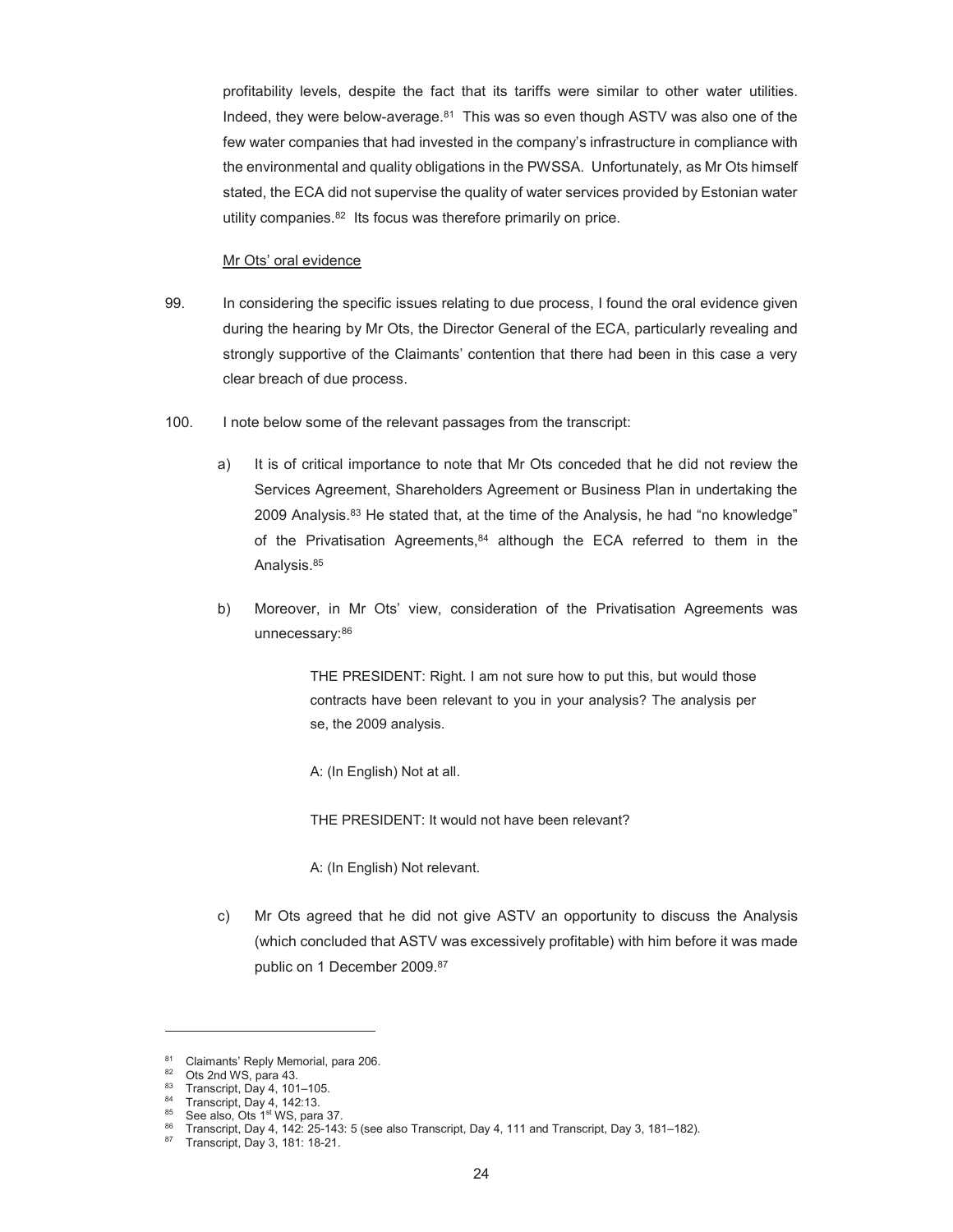- d) Mr Ots excused the lack of opportunity to comment on the Analysis (while all the time maintaining that ASTV's comments would never have changed his mind in any case) by saying that the Analysis was non-binding and therefore not subject to usual due process requirements.88 However, he then went on to say that it was not wrong to use that Analysis to form an official conclusion that ASTV was in breach of competition law and to give almost no notice for ASTV to prepare its stock exchange announcements before making such a conclusion public.89 As noted at paragraph 88 above, the Chancellor of Justice then used that Analysis as the basis for his Recommendation No.8.
- e) Moreover, Mr Ots acknowledged that he had concluded as a result of this non-binding Analysis that "ASTV was charging excessive tariffs".<sup>90</sup> He also said that in his mind there was no possibility that a more detailed investigation would have changed his opinion that ASTV was charging excessive tariffs.91

MR WEINIGER: […] Then I was going to take you to paragraph 36 of your first statement, and see if you would agree that based on your initial investigation, you had already concluded that ASTV was charging excessive tariffs?

A: Yes.

Q: If we look at paragraph 36 again of your first witness statement, was this a preliminary conclusion that ASTV was charging excessive tariffs?

A: Exactly, there was a preliminary conclusion.

Q: Was there a possibility that a more detailed analysis would have led to a conclusion that ASTV was not in fact excessively profitable?

A: No.

f) Mr Ots agreed that he used a one-year regulatory period for his analysis even though no other country took this approach.<sup>92</sup> He also agreed that such a 12-month period was not a requirement under the PWSSA.<sup>93</sup> The use of this short timeframe effectively meant that a "snapshot" of profitability was taken which did not account for previous expenditure. In relation to the Claimants, whose investment had been front loaded, this meant that the overall profitability of the investment was misrepresented.

-

<sup>88</sup> Transcript, Day 3, 182: 3-13.

<sup>89</sup> Transcript, Day 3, 172-184.

<sup>90</sup> Transcript, Day 3, 185: 20-24.

<sup>91</sup> Transcript, Day 3, 185: 20-186: 7.

<sup>92</sup> Transcript, Day 3, 168: 17.

<sup>93</sup> Transcript, Day 3, 173: 25.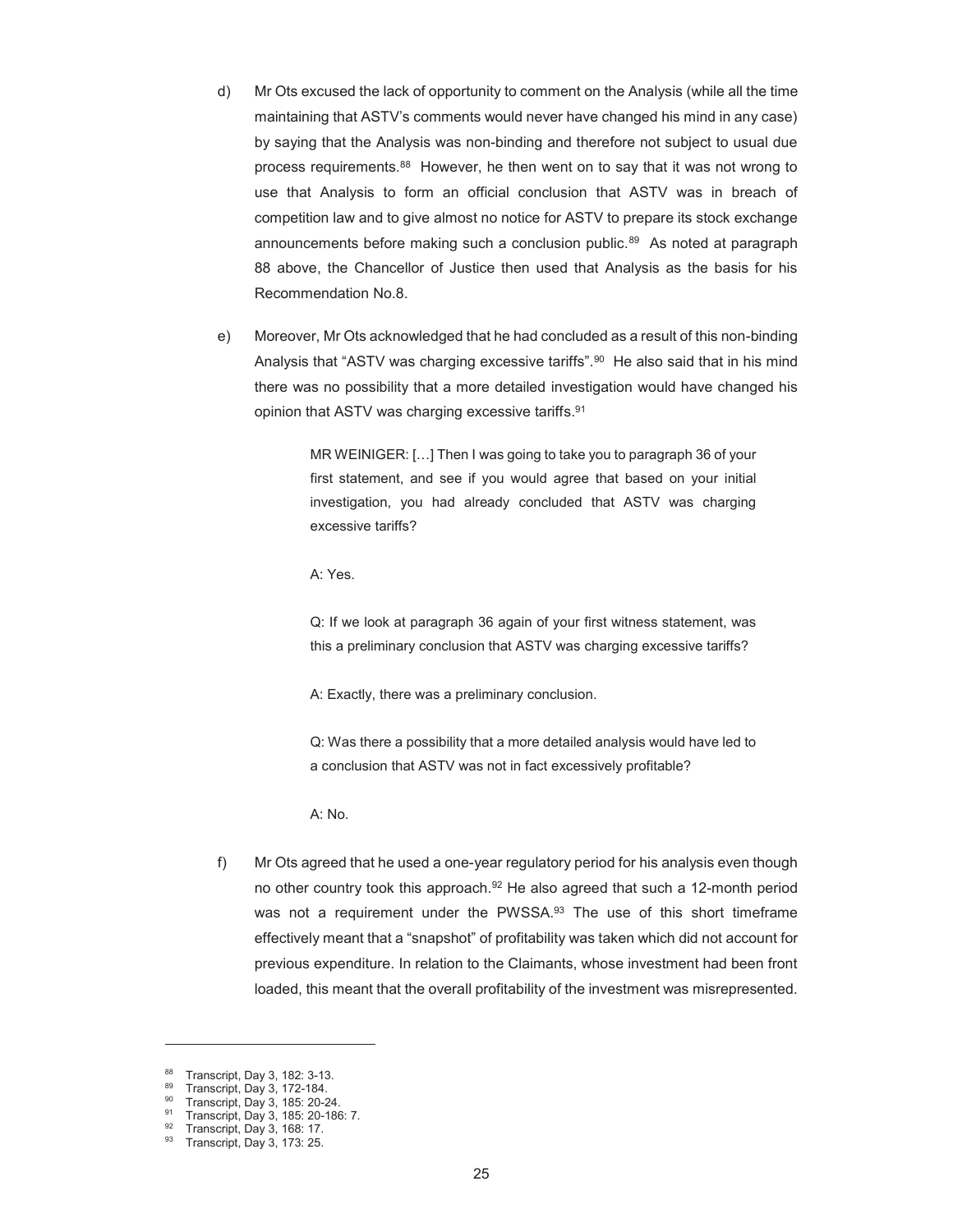- g) Although Mr Ots acknowledged during the oral hearing that there was value in looking at international best practice in water regulation,94 Mr Ots rejected the UK Ofwat (economic regulator of the water sector in England and Wales) approach, even though he had used England in the Analysis for comparison.95 During the hearing, Mr Ots was critical of the Owfat approach<sup>96</sup> and said that the ECA rejected any comparison with European water regulation bodies, even though the entire privatisation process had been driven by the need to comply with European standards.
- h) Mr Ots admitted that his intention was to instigate a complete change in the regulatory approach:97

MR WEINIGER: When the Competition Authority began regulating ASTV, would it not have been a positive thing for the Competition Authority to act consistently with the way that regulation had previously been managed?

A: No.

Thus, Mr Ots did not consider that any consistency with the old approach was needed. There was no transition period or consideration of the Privatisation Agreements whatsoever.<sup>98</sup>

i) The Claimants further summarised parts of Mr Ots' evidence in their post-hearing brief:99

> Estonia's actions in issuing the Decision and the Prescription were also founded on severe breaches of due process. Estonia's conduct throughout this period was characterised by a conscious disregard for the Claimants' substantive and procedural rights and a refusal to engage with the Claimants and their regulator, illustrated by Mr Ots' unapologetic declaration that in conducting the Analysis "*we definitely did not ask Tallinna Vesi as to what kind of regulatory practice was applied*" (Day 3/180/4–6), despite his admission that "*we have had no detailed understanding* [of] *what's ongoing*" in relation to ASTV's regulation (Day 4/159–160), yet nevertheless refusing to engage with ASTV and its regulator as was appropriate on the basis that he was "*certain that ASTV's comments on the Analysis would not have affected our results*" (Day 3/181/1–6).

101. Mr Ots' oral evidence during the hearing as to his unwillingness to veer from his stated

-

<sup>94</sup> Transcript, Day 3, 175: 19-25.

 $^{95}$  Transcript, Day 3, 178: 25.

<sup>96</sup> Transcript, Day 3, 177: 15.

<sup>97</sup> Transcript, Day 4, 116: 21.

<sup>98</sup> Transcript, Day 4, 116-117.

<sup>99</sup> Claimants' Post-Hearing Brief, para 466.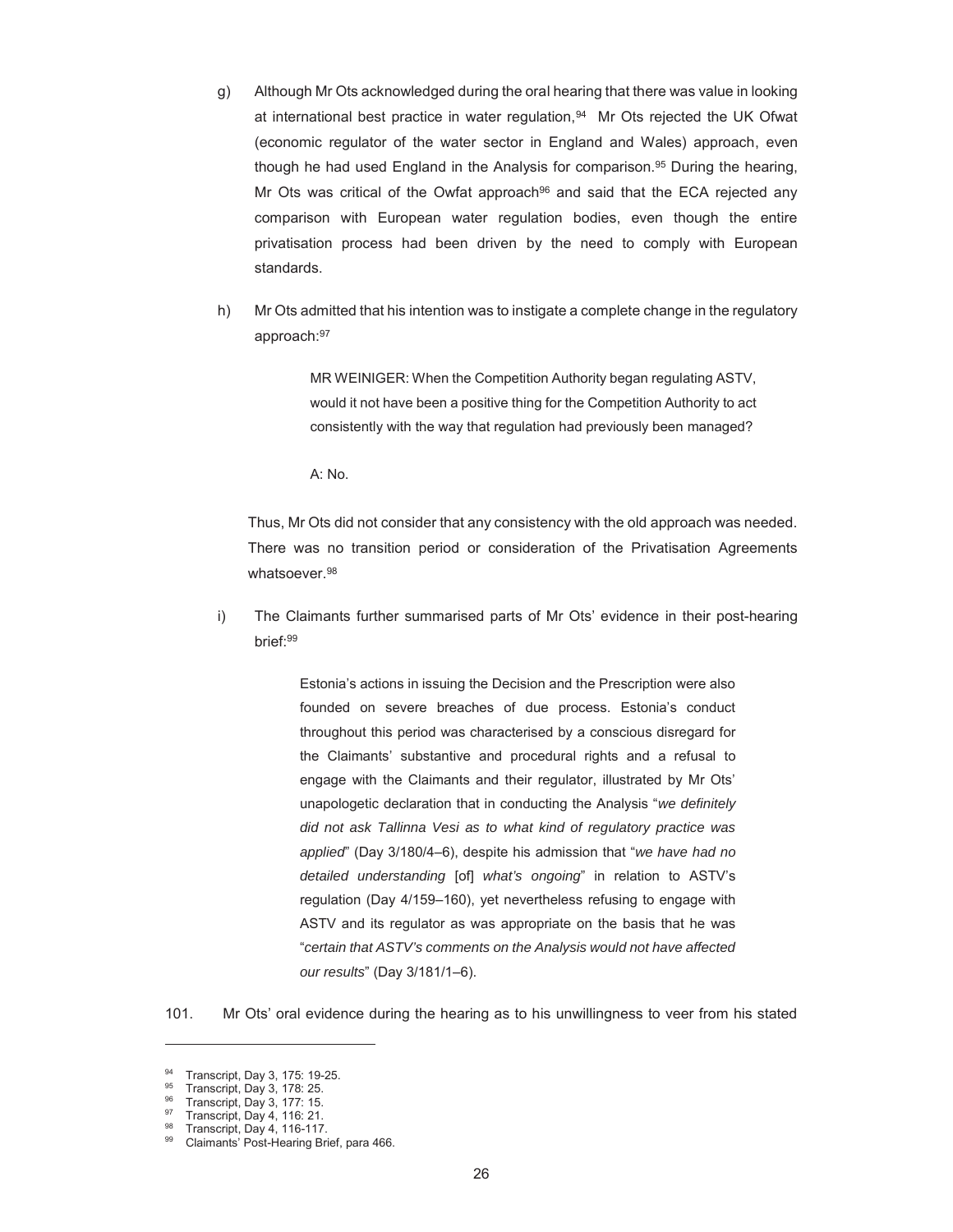path of reducing ASTV's tariffs is also borne out in his written evidence. For example, he stated at paragraph 12 of his Second Witness Statement that "I am also certain that ASTV's comments on the analysis would not have affected our results".<sup>100</sup>

- 102. Mr Ots maintained this view despite admitting in his written evidence that "the data available to us during the investigation was not sufficient to assess ASTV's costs in detail."101 Overall, Mr Ots was dismissive of due process considerations at least in relation to the Analysis as, in his view, the non-binding document was "not subject to any specific rules of due process under Estonian Law."<sup>102</sup>
- 103. Addressing what he saw as the inadequate regulation of water utilities appears to have been a personal passion of Mr Ots, as he explained in his First Witness Statement.<sup>103</sup> Mr Ots was also clear that Tallinn was his focus.104

#### Failure to consider all relevant information

- 104. Consistent with the proposition that the ECA had made up its mind to pursue a tariff reduction for ASTV regardless of the evidence, is the ECA's seeming determination to ignore relevant evidence that proved problematic to its desired outcome.
- 105. Mr Ots acknowledged that the ECA did not have detailed costs information for ASTV<sup>105</sup> and the Analysis itself was "prepared on the basis of publicly accessible data" only.106 The Claimants alleged that using the more detailed confidential data provided by ASTV would have been more accurate, <sup>107</sup> although Mr Ots maintained that the outcome would not have changed in any significant manner.<sup>108</sup> The fact that the ECA lacked detailed information on some aspects of the investigation and failed to use more accurate data on other aspects, demonstrates in my view a lack of rigour in the ECA's approach to the Analysis. This in turn supports the contention that the ECA's primary driver from an early stage was to ensure that ASTV's tariffs were reduced, rather than any genuine attempt to engage with the relevant issues.
- 106. This is particularly true regarding the ECA's determination to completely ignore the Services Agreement. Despite the fact that it had never seen the Services Agreement (or any of the Privatisation Agreements), the ECA saw fit to criticise the tariff methodology adopted in that Agreement:

"The [E]CA deems it necessary to note in the first place that, leaving aside the actual justifiability of ASTV's prices, barely the manner used by Tallinn

<sup>&</sup>lt;sup>100</sup> He confirmed this position during his oral evidence at Transcript, Day 3, 181: 3-6.<br><sup>101</sup> Ots 1<sup>st</sup> WS, para 39.<br><sup>102</sup> Ots 1<sup>st</sup> WS, para 45.<br><sup>102</sup> Ots 1<sup>st</sup> WS, para 45.<br><sup>103</sup> Ots 1<sup>st</sup> WS, para 26.<br><sup>105</sup> See para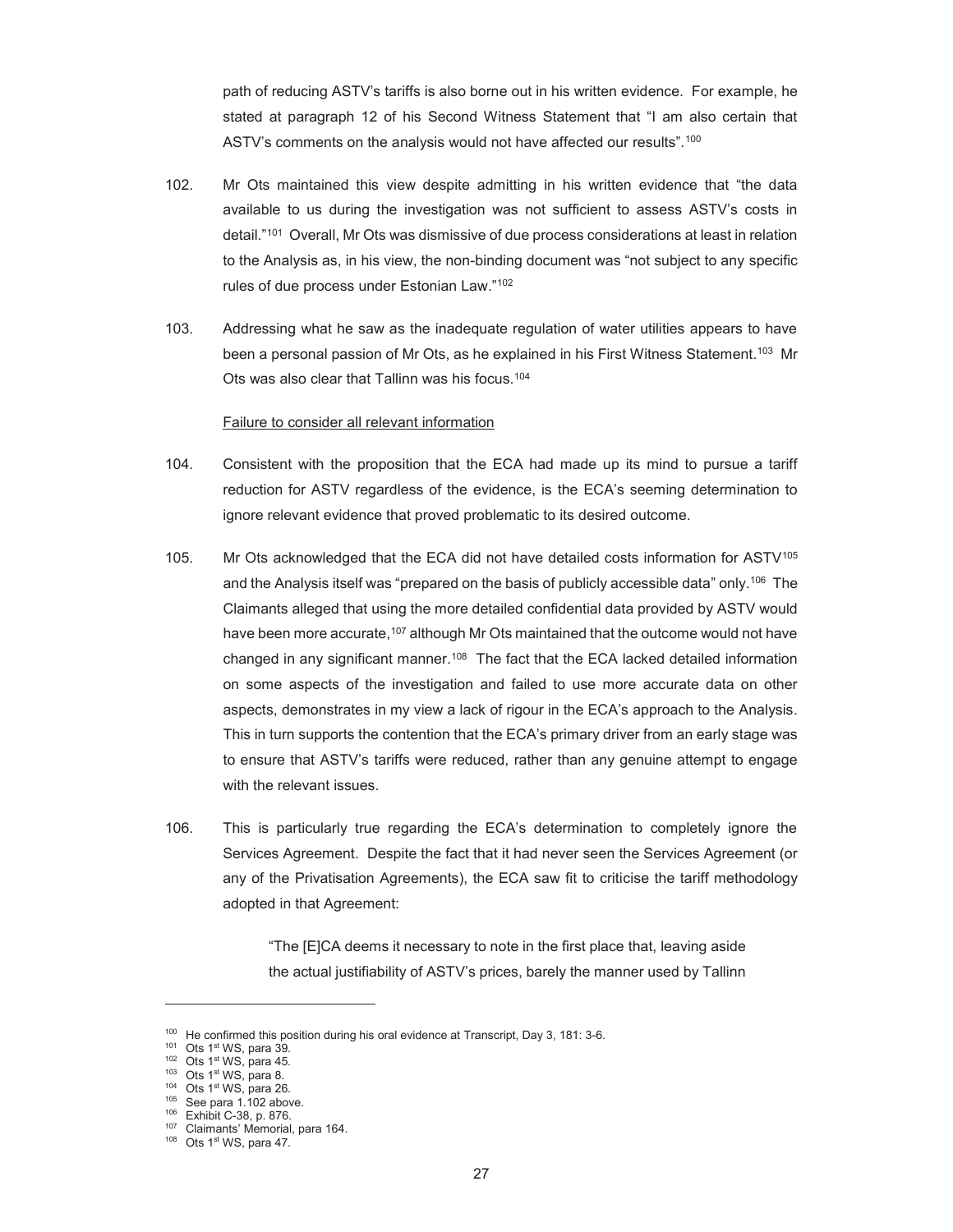City Government for regulating the prices is not appropriate to a proper price regulation. For the purpose of an effective price formation, the assessment of the extent ASTV's prices are based on the costs, should be done in line with the law and the price regulation procedure, but Tallinn City Government is following the agreement signed upon the privatisation of ASTV in establishing the water supply and sewerage prices (CPI, Kcoefficient) instead. The [E]CA notes that due to the fundamental differences of the tariff formation mechanisms included in the procedure and the agreement, it is actually not possible to apply them in a parallel way and the two mechanisms would lead to the same tariff rates only in case of an unlikely coincidence. As Tallinn City Government has decided to proceed namely from the agreement signed upon the privatisation of ASTV, then inevitably it has not been sufficiently analysed to what extent the prices of ASTV are based on the costs."

- 107. Coming to such a conclusion without having reviewed the Agreement at issue is questionable enough, but then the ECA made the Analysis public which places in my view an even stronger obligation on the ECA to have properly considered all the information that was available to it (or would have been made available if requested). The damage done to ASTV by making the Analysis public, and the subsequent press comments by Mr Ots, should not be underestimated. I agree with Mr Plenderleith (of ASTV) that it was "extremely irresponsible and unprofessional" for the ECA to make strong negative public statements about a listed company when it had not sought to properly inform itself of all of the relevant information that might affect those statements and had not obtained relevant information from the official regulator which, at that stage, was still the City of Tallinn.109
- 108. The failure to consider all relevant information before making damaging public statements strongly supports, in my view, the Claimants' contention that due process was violated in this case.

#### Lack of notice

- 109. The Claimants also contended that the lack of time between receiving the Analysis and the ECA publishing the document and making statements to the press regarding its content was a breach of due process.
- 110. The Analysis was provided to ASTV at around 1.30pm on 30 November 2009 in Estonian with a cover letter that stated a public announcement would be made at 10.00am the next morning. The majority of ASTV's board did not speak Estonian and ASTV asked for more

<sup>&</sup>lt;sup>109</sup> Plenderleith 1<sup>st</sup> WS, para 68.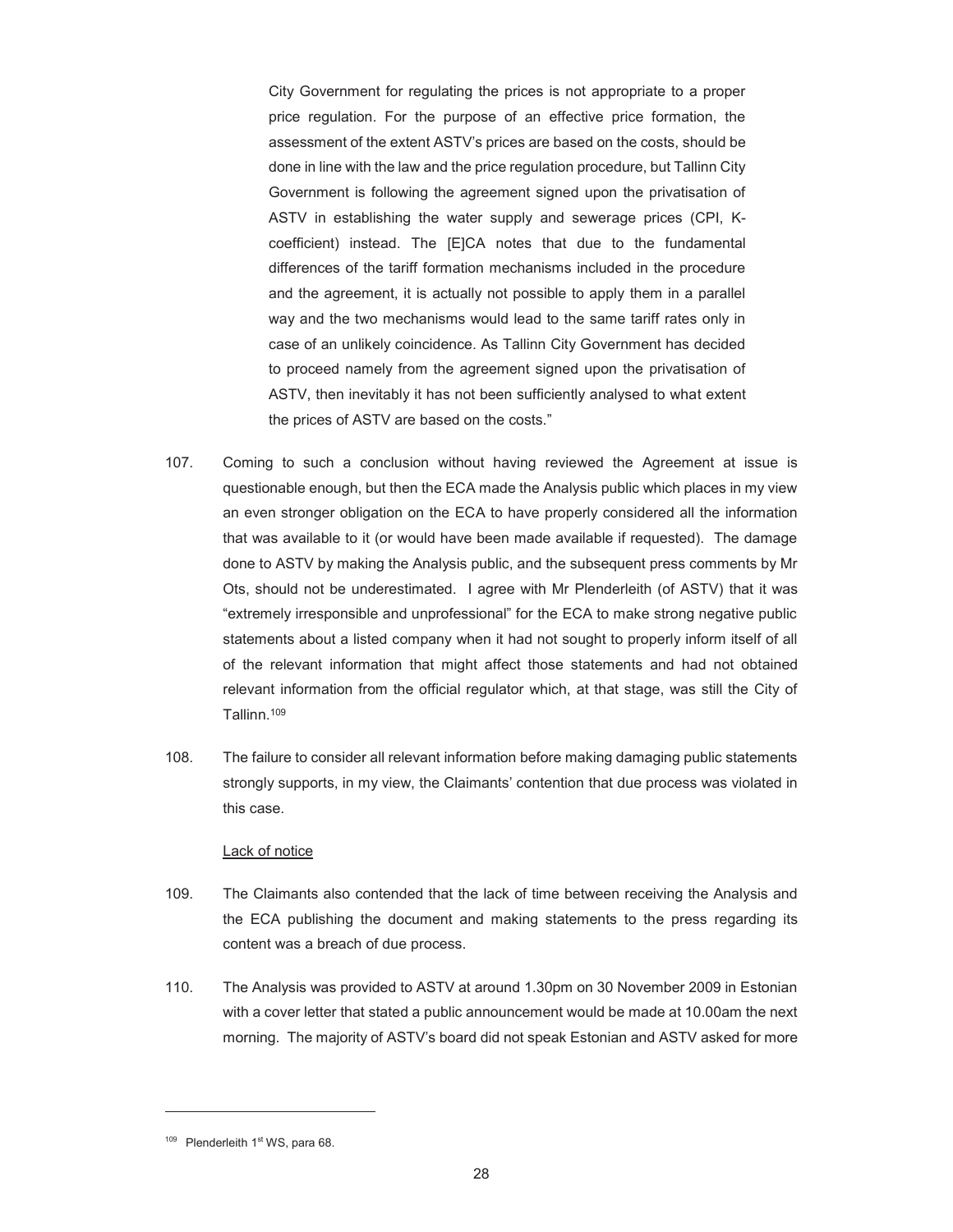time to allow the document to be translated, but the ECA refused.<sup>110</sup>

- 111. The Respondent contended that the ECA had no obligation to give ASTV any notice regarding the Analysis and its decision to do so (by giving one day's advance notice) was to allow ASTV to prepare a stock exchange release.<sup>111</sup> Nonetheless, the immense damage that publicly releasing a document of this nature could do to the reputation of a company seems to have been appreciated by the ECA, as indicated by the fact that it understood a stock exchange release would be necessary.112 Mr Ots also noted in his written evidence that the "Analysis clearly touched upon an issue of significant public interest and prompted several newspaper articles."113 This appreciation belies the dismissive attitude of Mr Ots towards any due process requirements when preparing and/or publishing the Analysis.
- 112. The fact that the ECA gave ASTV less than 24 hours to have the Analysis translated and reviewed, as well as prepare ASTV's position, is not, in my view, consistent with the ECA's due process obligations. As noted by Mr Plenderleith:114

ASTV is a publicly listed company with a very high profile in Estonia. I was surprised and dismayed that the ECA acted in this unnecessary and procedurally unfair manner, particularly when ASTV had been entirely cooperative with its request for information.

- 113. The lack of notice is combined with the fact that the ECA did not inform ASTV during the course of the investigation that it had significant concerns regarding ASTV's profitability or tariff levels, despite the fact that the parties communicated on several occasions. Although Mr Ots disputes this, saying that the parties were clearly not in agreement as to the approach to tariff regulation during a meeting on 3 November 2009, he stops short of saying that he told ASTV directly that the ECA would be recommending drastic tariff reductions in the Analysis.115 Based on the evidence before me, I accept Mr Plenderleith's position expressed in his Second Witness Statement that "I clearly recall being staggered by the conclusions and recommendations of the ECA."<sup>116</sup> This is consistent with the evidence contained in relevant contemporary board papers.
- 114. I acknowledge that the lack of notice on its own may not be enough to found a due process violation under international law, but when combined with the other due process failures discussed in this section, it is evident to me that the overall due process failure in this case was significant in scale.

Failure to take account of comments

<sup>&</sup>lt;sup>110</sup> Plenderleith 1<sup>st</sup> WS, para 63.<br>
<sup>111</sup> Rejoinder, para 180; Ots 1<sup>st</sup> WS, paras 44-46; Ots 2<sup>nd</sup> WS, para 12.<br>
<sup>112</sup> Ots 1<sup>st</sup> WS, para 48.<br>
<sup>113</sup> Ots 1<sup>st</sup> WS, para 51.<br>
<sup>114</sup> Plenderleith 1<sup>st</sup> WS, para 63.<br>
<sup>115</sup>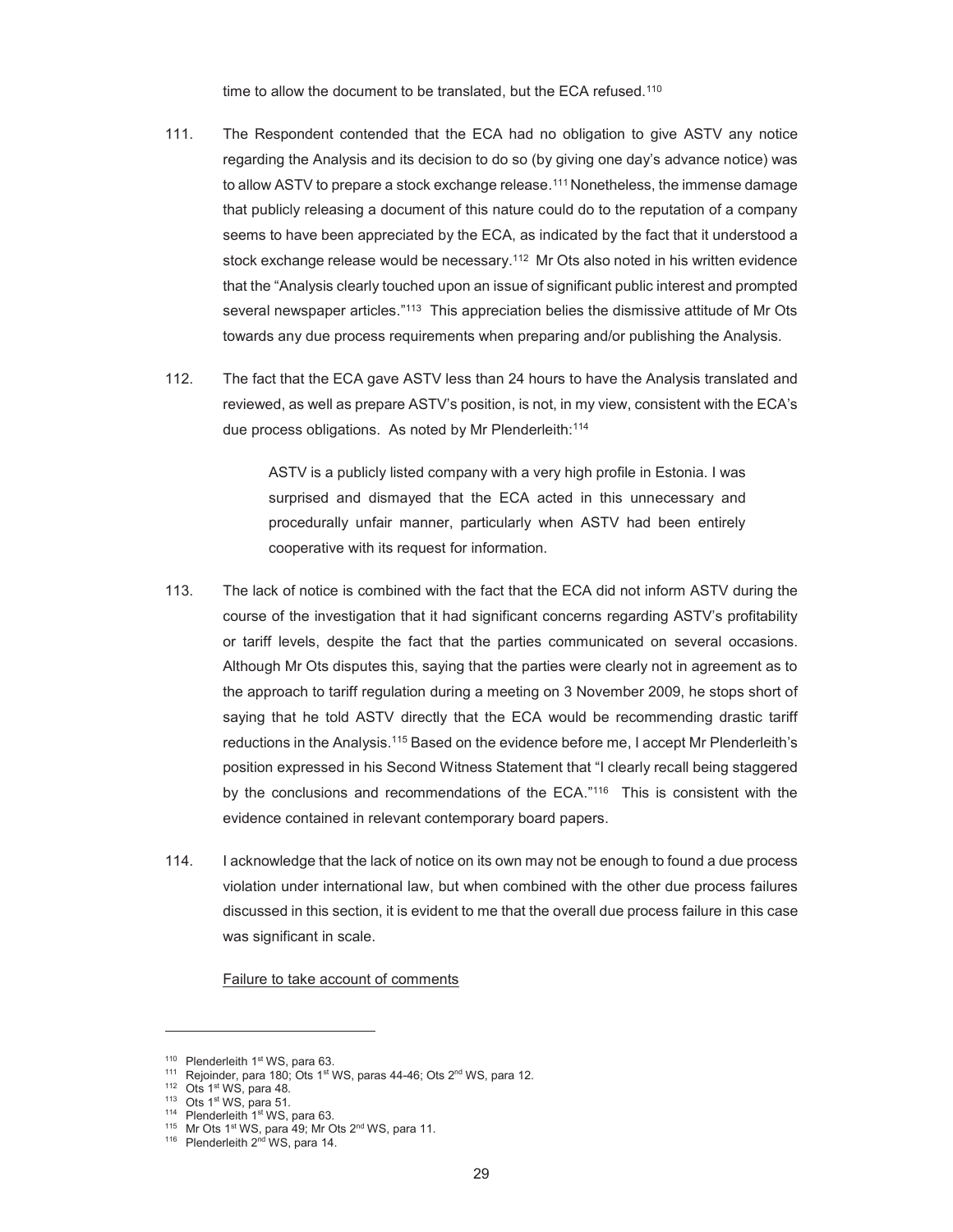- 115. The Claimants allege that the Analysis was considerably flawed. While I have sympathy with this contention, the fact that the Analysis may have been flawed does not – of itself – constitute or even indicate a breach of due process.
- 116. However, the ECA's seemingly concerted effort not to take into account or engage meaningfully with any kind of criticism of the Analysis and, later, the Methodology is an important factor when considering the due process claim.
- 117. Mr Plenderleith gave evidence regarding ASTV's attempts to engage with the ECA on the Analysis and explain to the ECA the flaws that ASTV perceived to exist. Mr Plenderleith stated in his First Witness Statement that Mr Ots did not engage constructively or professionally with ASTV on the "theoretically unsound manner" in which ASTV considered the Analysis had been conducted.117
- 118. It was not just ASTV that had this experience when attempting to engage with the ECA on tariffs. Later, when the ECA released its draft Methodology, EVEL (the Estonian Association of Water Companies) wrote a letter to the ECA which makes astonishing and telling reading regarding the ECA's attitude to engaging with suggested amendments. In its letter, EVEL wrote:118

In the light of the draft regulation submitted by the [E]CA on 21.10.10 and the abovementioned comments we regard it *unreasoned* that the [E]CA has made a reference to EVEL in the paragraph 'Objective and scope' of the regulation, according to which the [E]CA has asked for an opinion from EVEL, at the same time not taking into account a significant part and main issues of our opinion.

This reference is even stranger, considering that as an association incorporating all larger water companies, the members of EVEL in cooperation with KPMG did a very extensive and thorough work for analysing the initial draft regulation. As a result of this we submitted the comments with justifications and explanations, adhering to the very short time limit (20 days), on more than 23 pages for establishing a regulation that takes into account the specific characters of the water sector. For us it is incomprehensible that the [E]CA submits a new version of the regulation after 25 days mainly with cosmetic amendments, no considerable changes with regard to the content, on 12 pages and with no comments.

Based on the abovementioned, a question may easily be raised if the [E]CA is not asking from the relevant parties of the Estonian water sector to comment on various versions of the regulation only for formality and in order to create

<sup>&</sup>lt;sup>117</sup> Plenderleith 1<sup>st</sup> WS, para 70.<br><sup>118</sup> Exhibit C-183.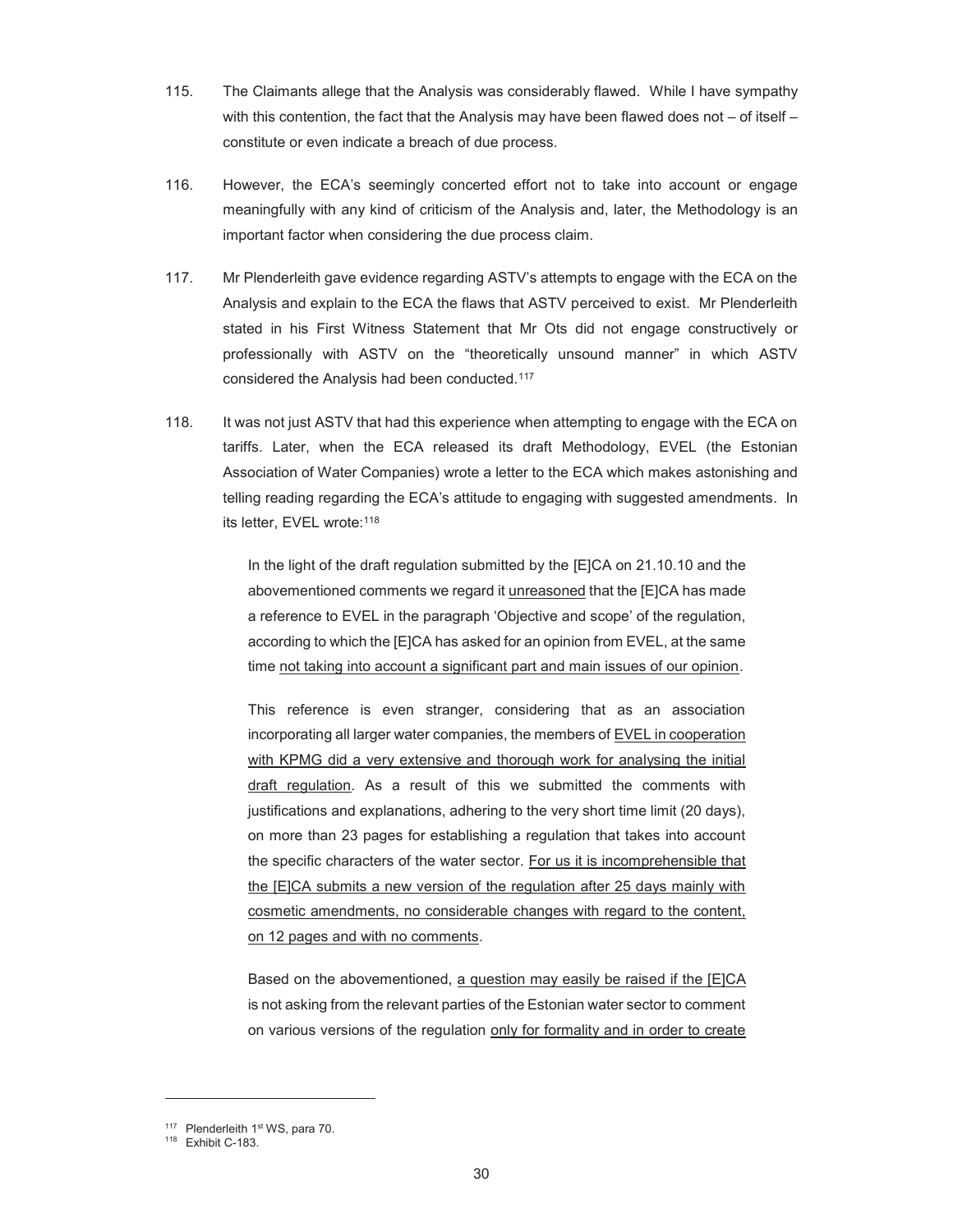#### an impression of going through the procedural approvals." [emphasis added]

- 119. The letter goes on to plead with the ECA to start acting "professionally" and to reconsider the recommendations EVEL had made.
- 120. ASTV also wrote its own letter about the same time, stating:<sup>119</sup>

"On 19 October myself and Siiri Lahe had a further meeting with you to discuss how the [E]CA would or had considered the terms and conditions of our privatisation contract and if and how the [E]CA would fully protect the purchasing power of invested capital from the impact of inflation. Regarding the first point, you stated that you hadn't seen or read the contract and were not aware of the details. However we informed you that the Services Agreement is a document that is publicly available and that all the key company information is also contained in the IPO documentation the company produced when listing on the Tallinn Stock Exchange in 2005. Regarding the second point, you stated that the [E]CA will fully protect invested capital from inflation and that this will be done through the WACC calculation of by enabling companies to index the RAB by CPI each year.

Given all of the above I was astonished to read the latest daft of the [E]CA's methodology did not include any of the amendments raised by the company, nor did it contain any responses to the points and questions we included in our previous letter. Furthermore, in spite of your verbal commitment at our meeting on 19 October the key regulatory principle of fully protecting investing capital from the impact of inflation has once again been omitted from the methodology[.]

Additionally, you have requested that ASTV submit its comments to the latest draft by the close of the working day on 27 October. This gives the company less than three working days to respond. This is not in accordance with any form of best practice principles and certainly does not allow sufficient time for the discussion and analysis of regulatory best practice.

I appreciate that in trying to work within such a short time frame the [E]CA was only fulfilling an administrative requirement established by the AMB when requesting comments from the water industry and never intended to engage in meaningful dialogue. It seems that the [E]CA is task-oriented to forcefully establishing a kind of methodology by 01.11.2010, without any regard to comments from the industry that you are going to be regulating. Such conduct is aimed at establishing not a reasonable, but some sort of a pre-determined, regulation that does not accord with best practice principles and indicates not

<sup>&</sup>lt;sup>119</sup> Exhibit C-184.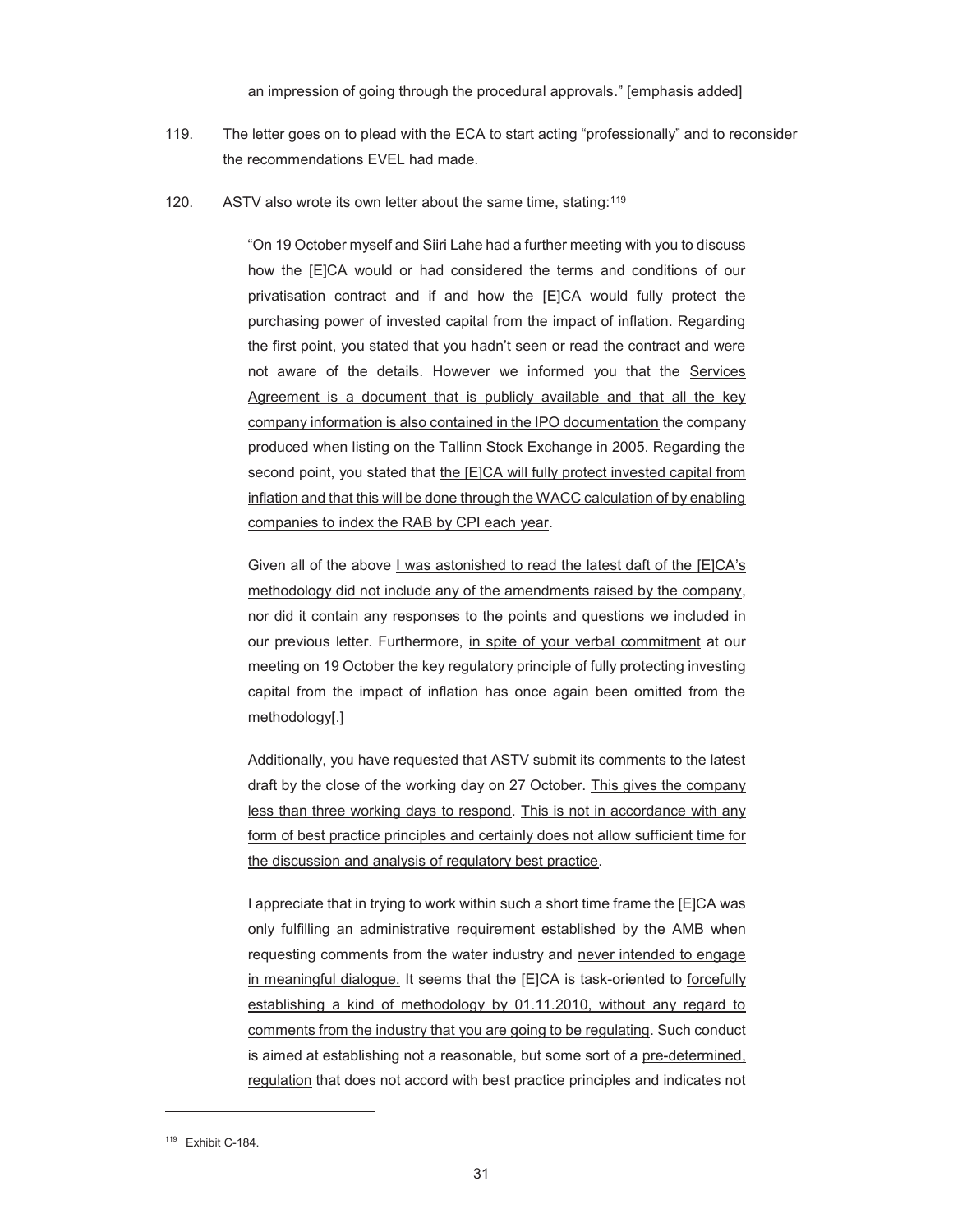only a breach of due process, but also a probable bending to political will." [emphasis added]

- 121. As noted in paragraphs 91 92 above, both KPMG (for EVEL) and PwC (for ASTV) produced comments on the draft Methodology that were provided to ECA. PwC provided 8 pages of comments as to where and how the Methodology differed from best practice regulation for privatised companies and suggested ways in which it could be improved.120 KPMG produced four pages explaining international models that could be adopted by the ECA and warning that failure to provide the right incentives would deter investment in the future.<sup>121</sup>
- 122. During his oral evidence, Mr Ots made it clear that he considered the ECA's proposed Methodology to be correct and that anyone who disagreed should be disregarded. He did not agree, for example, that the participation of industry participants added value to the process;122 he ignored KPMG's advice which outlined international best practice;123 he did not accept PwC's criticism of his preferred methodology;<sup>124</sup> and he continued to assert his Methodology was consistent with international best practice despite being shown evidence to the contrary.<sup>125</sup>
- 123. It is clear from Mr Ots' evidence and the behaviour of the ECA at the time, that the ECA had no interest in meaningful engagement with any party that did not agree with its proposed Methodology. It is of great significance that the Chancellor of Justice subsequently upheld a complaint from ASTV that the ECA had breached due process by failing to properly set out the basis upon which it would engage with interested parties on the Methodology.126
- 124. The attitude of the ECA towards Ofwat and other examples of best practice regarding price regulation is also consistent with the closed-minded approach taken by the ECA to tariff regulation.
- 125. It is notable that in the Analysis the ECA consistently used England (and, specifically, Ofwat) as the primary international comparator to be measured against:<sup>127</sup>

Price regulation has long-term traditions and price regulation theory has been established, which the majority of the regulators of developed countries take as the basis (incl. *Ofwat, The Water Services Regulation Authority*) …

-

<sup>&</sup>lt;sup>120</sup> Exhibit C-181.<br><sup>121</sup> Exhibit C-182, p. 2957.<br><sup>122</sup> Transcript, Day 3, 192: 7-21.<br><sup>123</sup> Transcript, Day 3, 190: 19-191: 17.<br><sup>124</sup> Transcript, Day 3, 207: 17-21.<br><sup>125</sup> Ots 1<sup>st</sup> WS, para 102; Transcript, Day 3, 177:15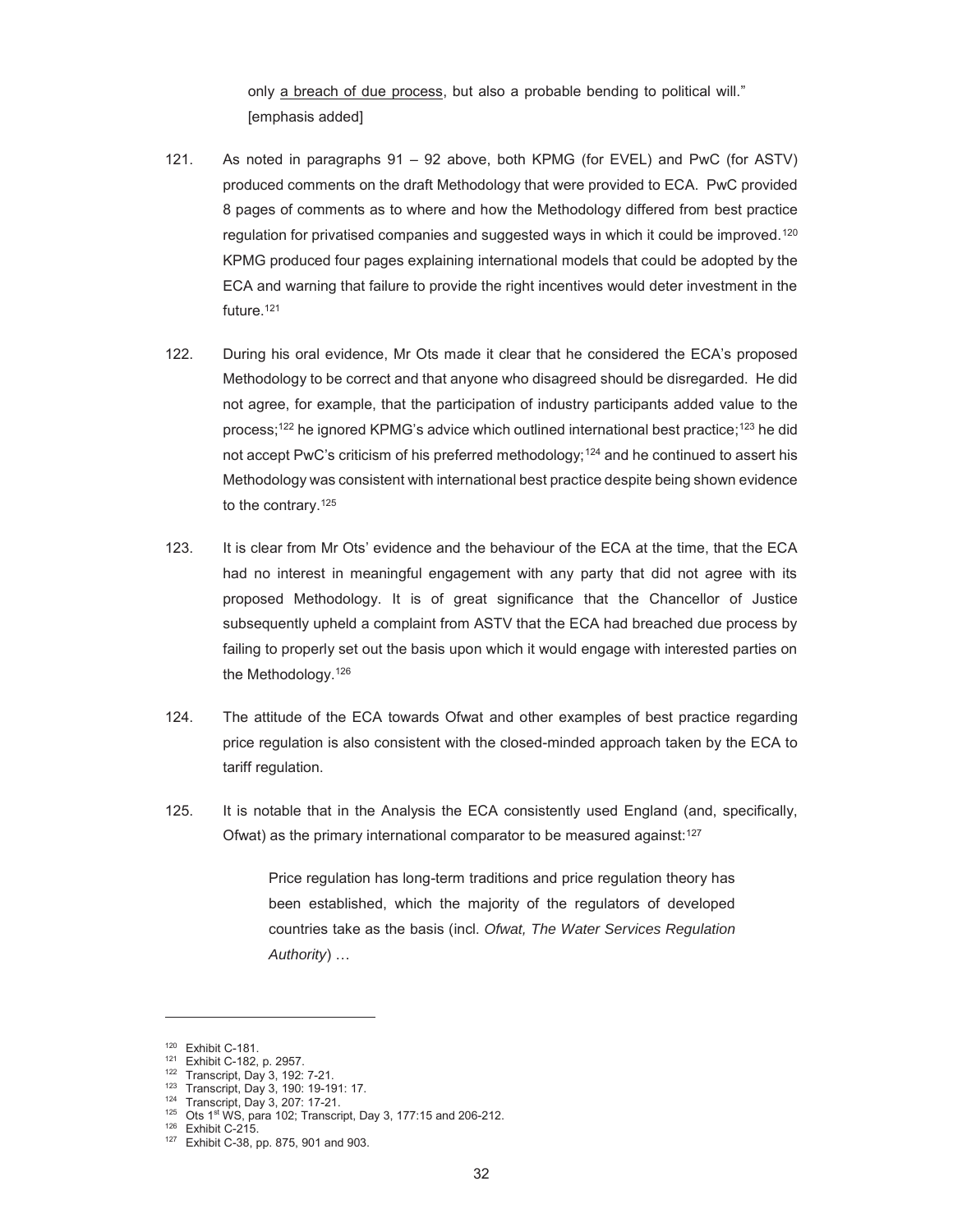As a comparison the [E]CA presents the average returns of invested assets … of the financials of the water sector of England and Wales, prepared by Ofwat …

This is also confirmed by the fact that the average operating profit margins of water companies in England and Wales regulated by Ofwat as well as the operating profit margin of United Utilities are considerably lower.

- 126. However, when interested parties such as EVEL and ASTV pointed out that the ECA's Methodology was not consistent with international best practice, including Ofwat, the ECA completely changed course and became critical of the Ofwat approach, dismissing it as irrelevant.128 The ECA similarly dismissed ASTV's references to Ofwat in support of its 2011 Tariff Application.
- 127. Overall, in my view, the ECA's refusal to engage in genuine discussion regarding criticisms of the Analysis and the Methodology is a breach of due process and supports the conclusion that the ECA was closed-minded in its approach to ASTV's tariffs.

#### My view

- 128. In the light of the telling contemporaneous documentation, together with Mr Ots' oral evidence and the general chronology of events over this period, I find it extraordinary – and quite without any evidentiary support – that my colleagues should conclude at paragraph 911 that there was "no compelling factual or legal evidence" of a breach of due process regarding the methodology, or more broadly that the ECA's conduct throughout the period from 2009-2011 did not breach any due process requirements despite then acknowledging the "relatively closed-minded approach" taken by the ECA.129
- 129. To my mind, all of the evidence most strongly supports that opposite conclusion a clear breach of due process has occurred in the ECA's dealings with ASTV and its tariff regulation. Mr Ots made it clear during his oral evidence that he had made up his mind at a very early stage that ASTV's tariffs had to be reduced and that he was not open to any discussion on this fact – he would not change his mind. When this is combined with the fact that the initial non-binding investigation did not consider all relevant information and that ASTV had no opportunity to comment on its content, the breaches of due process are manifest. This cannot simply be dismissed out of hand, as the majority appear to do.
- 130. In my view, Mr Ots' evidence during the hearing, together with the ECA's conduct, reveal without any doubt a complete unwillingness on the part of Mr Ots and the ECA to even consider ASTV's position on a fair, reasonable and transparent basis. Mr Ots had made

<sup>&</sup>lt;sup>128</sup> See Ots 1<sup>st</sup> WS, para 102; Transcript, Day 3, 177:15.<br><sup>129</sup> Award, para 910.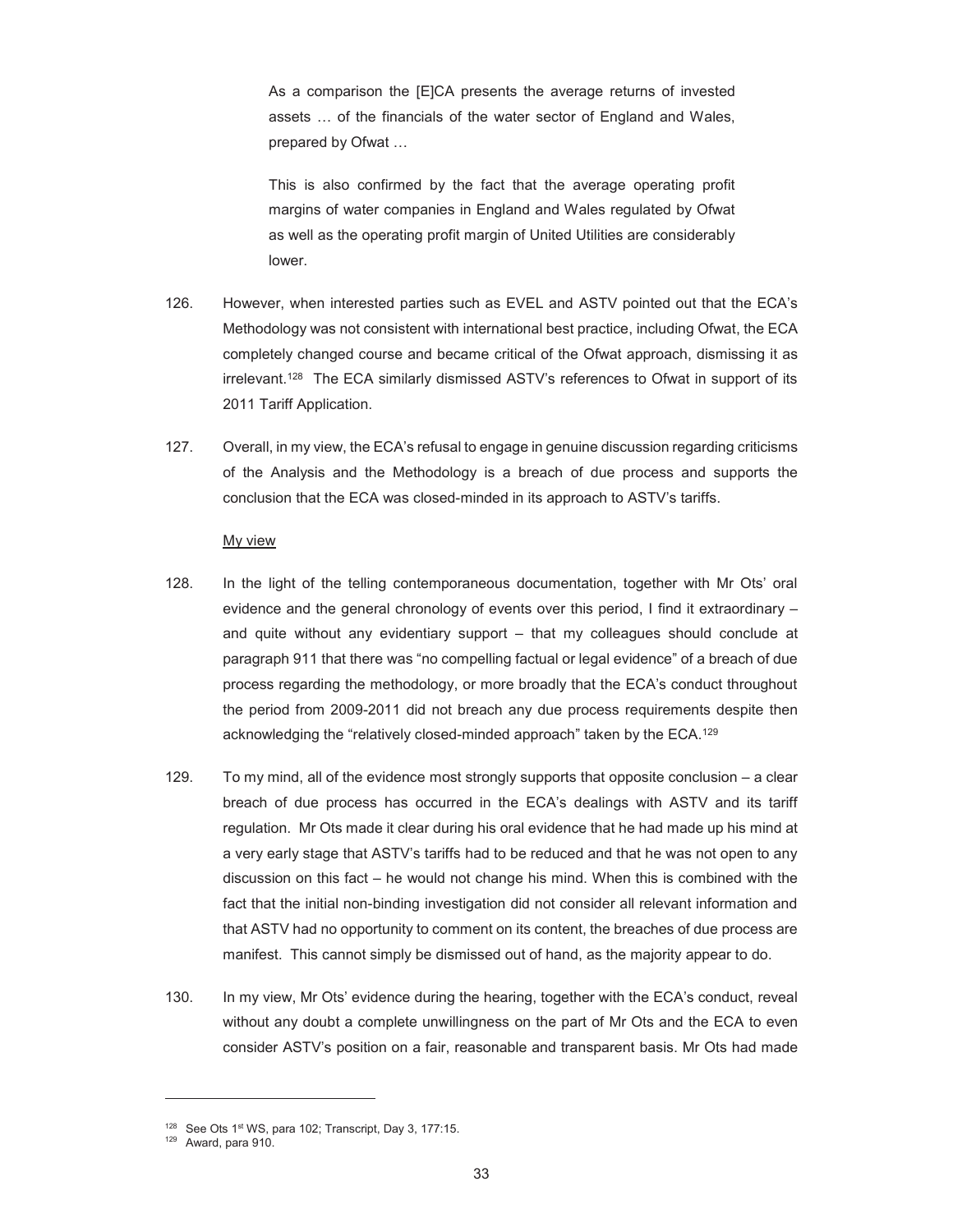up his mind very early on that ASTV's profitability was too high and approached his regulatory task with a firm outcome in mind. He was resolutely unreceptive to any ideas or arguments that were contrary to his own beliefs. In summary, my overall impression of Mr Ots and the ECA's position aligns with the evidence provided by Mr Plenderleith:<sup>130</sup>

It was apparent to me that a decision had been made by the ECA that it would take the position that ASTV's tariffs needed to be lowered by 20- 25%, and it had no interest whatsoever in revising this position in any way.

131. I note that the majority agree that the ECA was close-minded in its approach. Paragraph 910 of the Award states:

> The Tribunal also takes note, once again, of certain elements of Mr Ots' evidence which, in its view, suggests a relatively closed-minded approach to the work of the ECA:

> Mr Ots testified that he did not agree that a regulatory system is best implemented with the involvement of all industry participants.

> Mr Ots recognized that the AMB does not mandate a one-year regulatory period and that no other country takes this approach, as per Dr Hern's expert report.

> Mr Ots was highly critical of the Ofwat approach but accepted that the ECA is required to monitor and be aware of the international situation.

> Mr Ots explained that he sought to instigate a change in regulatory approach, and that he did not deem it necessary to ensure a certain consistency with the previous regime.

- 132. However, despite this, for reasons that are not clear to me, the majority conclude that the "generally unreceptive attitude on the part of Mr Ots and the ECA does not, however, mean that due process was breached."131
- 133. For my part, I consider that approaching a decision having effectively predetermined the outcome, while deliberately ignoring relevant evidence that may challenge or affect that outcome, constitutes a fundamental breach of basic due process rights. Indeed, it is difficult to imagine a more severe breach of due process than predetermination of the outcome. The evidence of Mr Ots during the hearing was clear and unapologetic in this respect.

 $130$  Plenderleith 1st WS, para 72.<br> $131$  Award, para 889.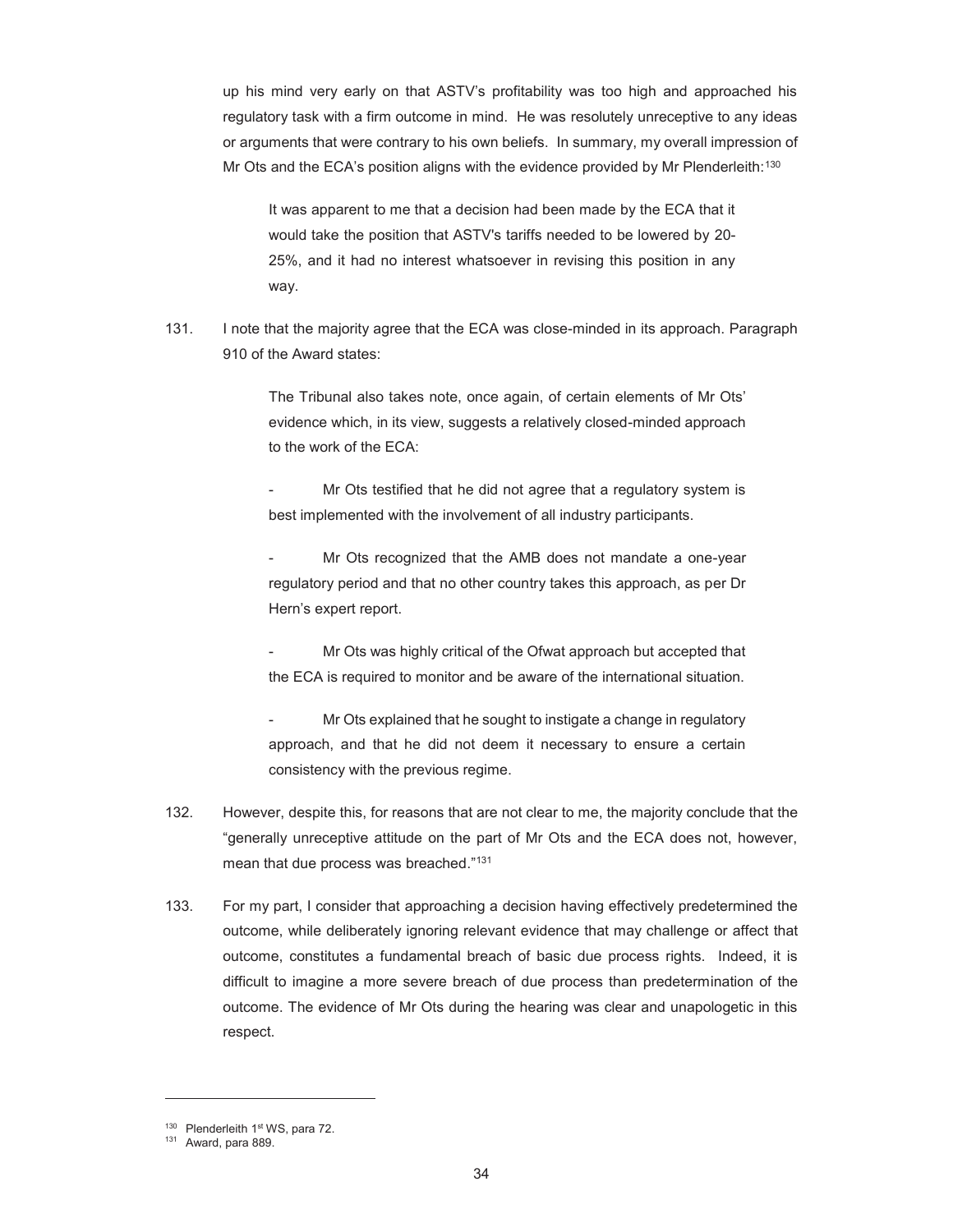- 134. Moreover, the close-mindedness of the ECA must then be combined with the single day afforded to the Claimants to consider their position on the Analysis. This perfunctory and completely inadequate timeframe was clearly unrealistic and insufficient. This is especially so when viewed in the context of the following factors:
	- a) despite many months of discussions, at no point prior to the issue of the Analysis had the ECA indicated that it would recommend a drastic reduction in ASTV's tariffs;132 and
	- b) not only was the Analysis published, but Mr Ots made damaging statements to the press regarding ASTV's tariff rates which attracted significant media interest.

This behaviour at best lacks transparency and at worst was deliberately deceptive. There was no proper opportunity for ASTV to comment on the Analysis and Mr Ots made it clear that any comments by ASTV would have been disregarded in any case.

- 135. Again, the majority dismiss the lack of opportunity to comment upon the Analysis as failing to constitute a breach of Estonian or international law.<sup>133</sup> It is not clear why or how the majority can reach this conclusion, nor is it clear why the lack of opportunity to comment was never considered by the majority in conjunction with the closed-minded approach of the ECA to the Analysis.
- 136. As mentioned above, the Analysis was also based on incomplete information (including with regard to costs) and the ECA never reviewed the Services Agreement, despite being highly critical of it in the Analysis. The ECA saw no value in consistency and no need to even consider as relevant the State's obligations under the Privatisation Agreements.
- 137. The Analysis then formed the basis of the ECA's subsequent actions and the pattern of behaviour continued. Having publicly stated during the press conference following the release of the Analysis that ASTV should reduce its tariffs by up to 25%, it is unsurprising that this is effectively what was ordered by the ECA in October 2011.<sup>134</sup>
- 138. To my mind, there is no doubt that the ECA's actions in considering and addressing ASTV's tariffs offend against the requirement to afford due process and "demonstrate a complete lack of candor or good faith on the part of the regulator"135 and a "lack of transparency."136 The process as a whole was not conducted "in a manner which is fair to the interests of an investor".<sup>137</sup> This was more than just an imperfect procedure, but was "manifestly unfair or unreasonable".<sup>138</sup>

-

<sup>&</sup>lt;sup>132</sup> Plenderleith 2<sup>nd</sup> WS, paras 11-14.<br><sup>133</sup> Award, para 900.<br><sup>135</sup> Exhibit CL-110, *TECO v. Guatemala*, paras 457-458.<br><sup>136</sup> Exhibit CL-115, *Waste Management Inc. v. United Mexican States [II]*, para 98.<br><sup>136</sup> Exhibit Case No. ARB/07/22 (23 September 2010); Claimant's Reply, para 303.